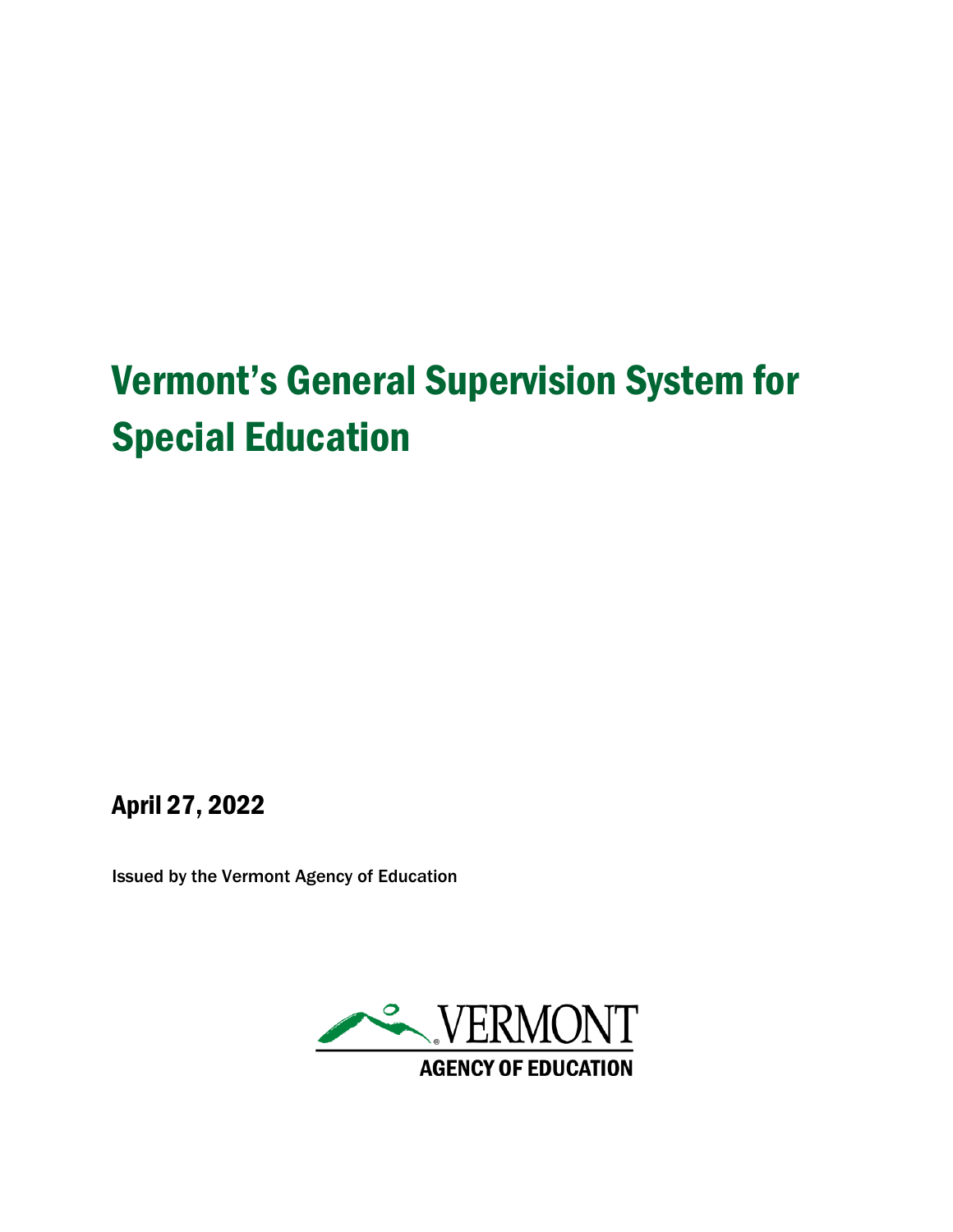# Introduction

This is Vermont's General Supervision System for Special Education Manual. This document contains a description of what General Supervision entails, federal requirements specific to a State's General Supervision System, and examples of how Vermont interconnects all of its parts into a cohesive approach to ensuring compliance with and continuous improvement towards meeting state and federal requirements. When a General Supervision System is well-defined and fully implemented, the outcome is improved access, equity, and opportunity for students with disabilities. This manual defines the components of the system, describes its utilization for meeting federal and state requirements concerning students with disabilities, outlines ongoing efforts to strengthen the system, and identifies state priorities the systems, supports.

## **Overview**

The Agency of Education (AOE), as the State Education Agency (SEA), is responsible for the overall provision of a Free Appropriate Public Education (FAPE) to eligible Vermont students with disabilities and does this through the implementation of the Individuals with Disabilities Education Act (IDEA). At the center of this law is the state's obligation to ensure the delivery of FAPE to all students residing within the state, ages 3 through 21, as prescribed by 34 CFR §300.101. In ensuring FAPE, the SEA is responsible for general supervision and monitoring to ensure that the requirements of IDEA are carried out so that each educational program for children with disabilities meets the educational standards of the SEA, in accordance with 34 CFR §300.149(a), §§300.600 through 300.602, §§300.606 through 300.608, and 20 USCS §1416. In Vermont, supervisory unions and supervisory districts are Local Education Agencies (LEAs) and are required to provide appropriate special education and related services, while the SEA is required to establish, monitor, and enforce regulations governing special education programs in the Vermont public schools and all institutions wholly or partly supported by the state. [16 VSA §§2941 and 2943]. All parties responsible for special education and related services must abide by state and local policies or procedures, as well as federal regulations for IDEA.

The Office of Special Education Programs' (OSEP) accountability framework, called Results Driven Accountability (RDA), brings into focus the educational results and functional outcomes for children with disabilities, while balancing those results with the compliance requirements of IDEA. Protecting the rights of children with disabilities and their families is a key responsibility of SEAs and LEAs for Part B, and Lead Agencies and early intervention service programs for Part C [birth to age 3], but it is not sufficient if children are not attaining the knowledge and skills necessary to accomplish the ideals of IDEA: equality of opportunity, full participation, independent living, and economic self-sufficiency. 1

States also have a responsibility under federal law [34 CFR §300.600(a)(2)] to have a system of general supervision, and states are accountable for enforcing requirements and ensuring continuous improvement designed for educational benefit and increased functional outcomes for students with disabilities. It is also important for LEAs to have policies and procedures in place to ensure that IDEA is implemented in accordance with federal regulations. Vermont's



<sup>1</sup> <https://www2.ed.gov/about/offices/list/osers/osep/rda/index.html>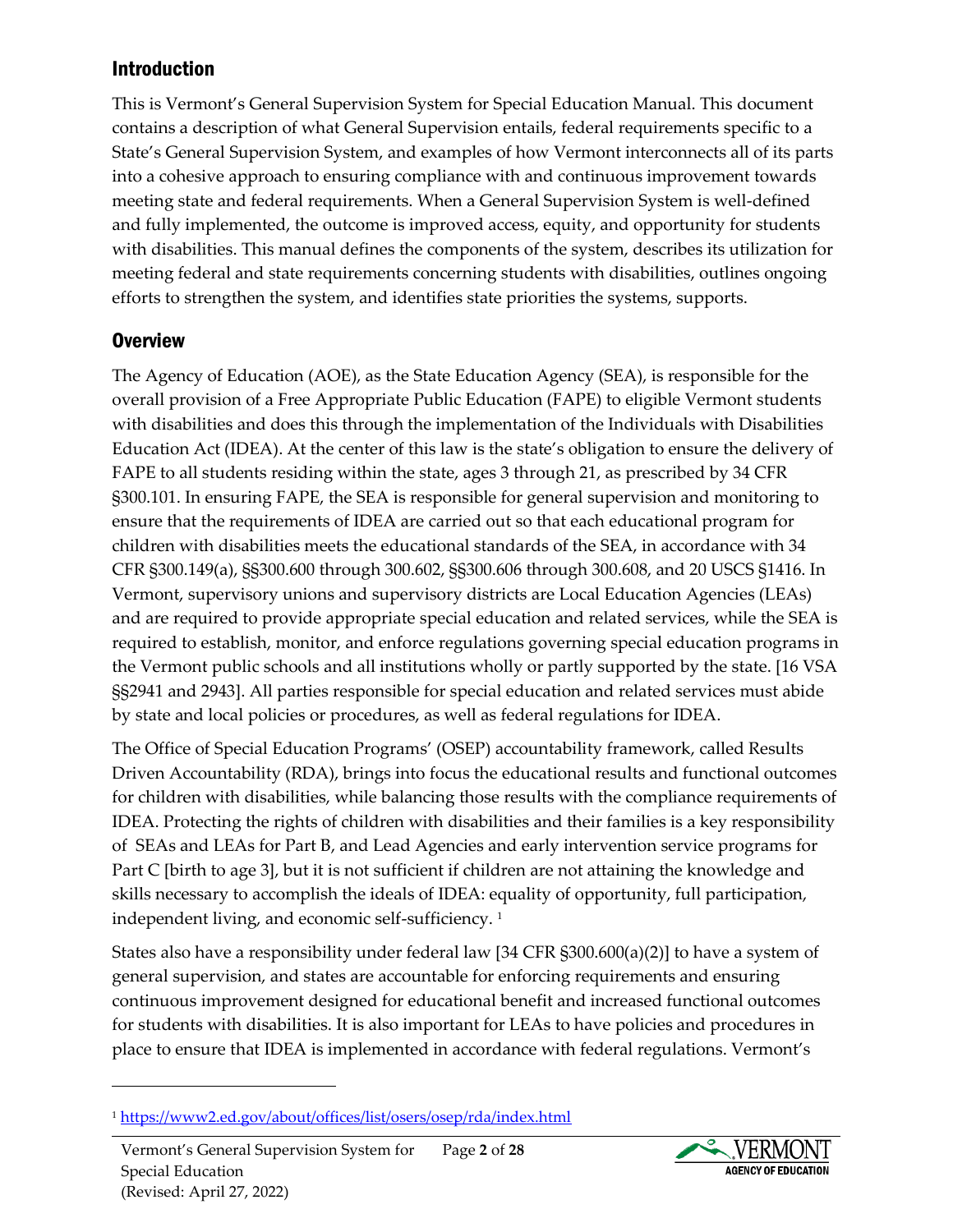system is designed to ensure LEA compliance with federal and state regulations, in order to improve services and outcomes for students with disabilities.

# Guiding Principles for General Supervision System

Vermont is a state with a demonstrated commitment to quality and equity in education, and a legacy of public engagement. As such, it is committed to improving learning outcomes for all students. The AOE envisions that each learner completes their public education with the knowledge and skills necessary for success in college, continuing education, careers, and citizenship. The mission of the AOE, aligned with State Board of Education regulations, is to provide leadership, support, and oversight to ensure that the Vermont public education system enables each and every student to be successful. To that end, Vermont's special education policies and procedures support federal, state and local implementation of the Individuals with Disabilities Education Act (IDEA).

# Components of a General Supervision System

All components of Vermont's GSS have been developed according to the high standards set forth by OSEP to assess and ensure the effectiveness of efforts to educate children and students with disabilities [34 CFR §300.1(d)]. Figure 1 [below] depicts each component of general supervision as interlocking puzzle pieces that together relate to and inform the others.



Figure 1: Eight (8) Key Components of General Supervision

Each component is summarized below.

# A. AOE General Supervision System Overview

The AOE's revised General Supervision System reflects its commitment to providing leadership and oversight, to ensure all students have equitable access to educational opportunities. This system frames compliance and improvement conversations with LEAs, with the goal of ensuring that each and every student is receiving FAPE. The purpose of our general supervision system is to ensure LEAs appropriately implement the IDEA and Vermont Special Education Rules, and to improve outcomes for students with disabilities. Through our General Supervision System, we are accountable for the IDEA Part B grant implementation to OSEP.

Our system is comprised of eight components that interface, intersect, and inform each other: integrated monitoring activities, state performance plan and improvement activities, fiscal, data,

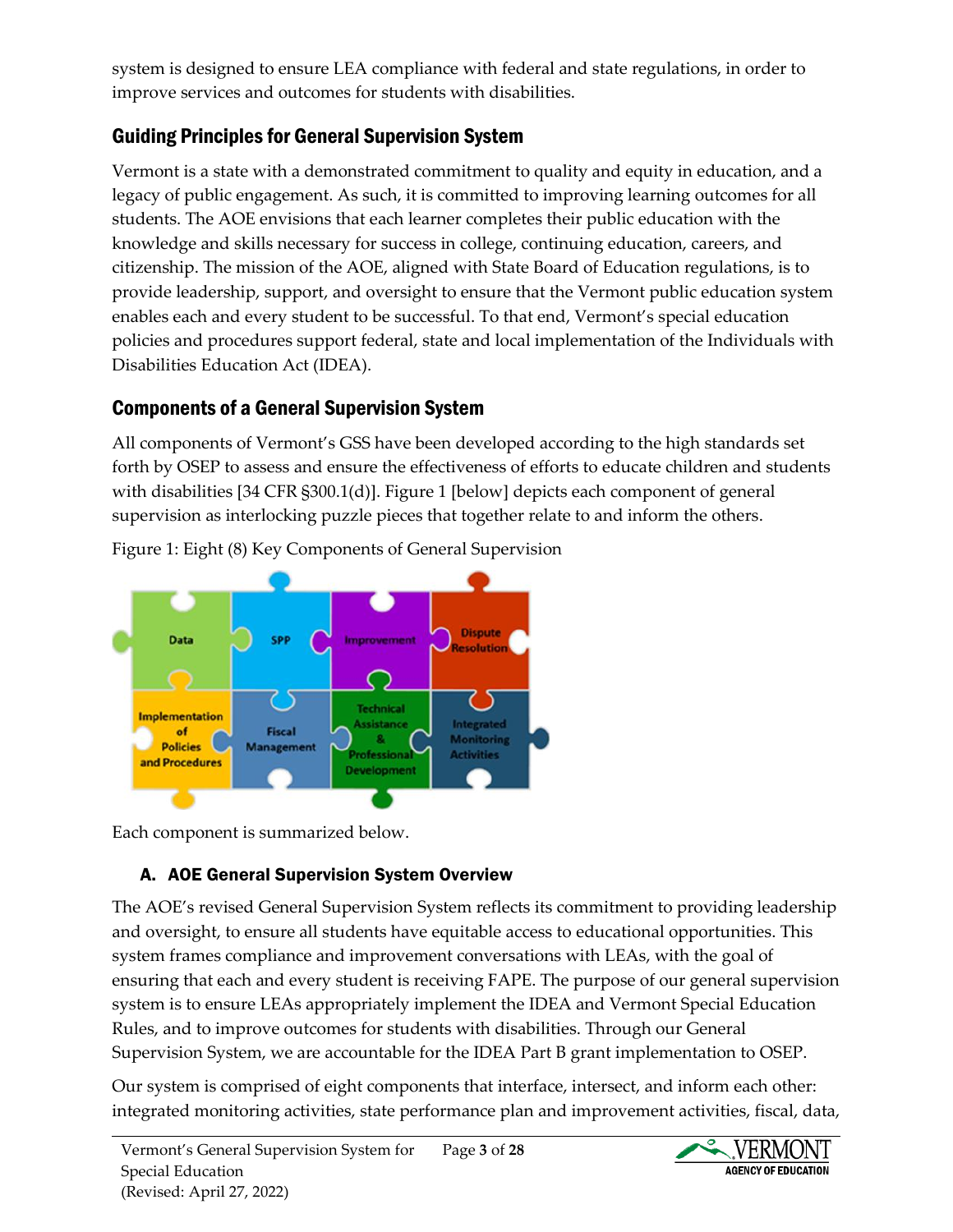effective policies and procedures, targeted technical assistance, improvement/corrections/ sanctions, and dispute resolutions. For example, integrated monitoring activities, which pulls together efforts in early childhood special education, school aged special education, and finance, are influenced by the state performance plan indicators, policy implementation, data on processes and results, effective dispute resolution, and improvement, corrections, incentives and sanctions. In turn, integrated monitoring informs fiscal management, targeted technical assistance, and corrections and sanctions.

All components of the general supervision system "speak" to each other with the whole being greater than the sum of its parts. This system – a set of components working together as parts of an interconnecting network – is in place to ensure that IDEA Part B requirements are met:

# 1. Integrated Monitoring Activities

Changes in state and federal educational practices necessitated a re-examination of the VT AOE's results-driven accountability monitoring practices beginning in SY2018-2019. Although the VT AOE's former monitoring system was meeting federal requirements, we did not feel it was robust enough to fully identify issues of noncompliance or to facilitate the identification of necessary programmatic supports through technical assistance.

The goals for VT AOE's differentiated monitoring process are to determine areas of an LEA's special education practices which require strengthening, adjustment and/or correction in fiscal and program management, and to ensure that students in each LEA receive FAPE in the least restrictive environment (LRE). Based upon the LEA special education determination (LSED) status, which is directly aligned to the indicators in the local APR.

LEAs can expect monitoring activities and technical assistance. Monitoring activities include cyclic, targeted, or selective monitoring, and on-site visits. Technical assistance and support are designed to help the LEA to strengthen program management, special education process and paperwork, program implementation and other areas as needed driven by the monitoring data.

LEAs are notified at the beginning of each school year of their LSED status, level of expected monitoring engagement, status of any improvement or corrective action plan activities from the previous school year, and notification of on-site visit(s) if applicable.

Should any LEA merge with another LEA, it is the responsibility of the Director of Special Education in the sustained LEA to ensure that any and all monitoring requirements are met by their stated deadline. It is the responsibility of the Director of Special Education in the sustained LEA to coordinate with the LEA merging into their own to ensure an accurate and timely transfer of information, and they may contact the AOE to gain access to the respective SharePoint folders and request any additional information. Additionally, the sustained LEA must submit required AOE data collections for the entire LEA as it is comprised on the reference date of each collection.

Beginning in SY2019-2020, LEAs were divided into 3 cohorts (approximately 17 LEAs/cohort) for mandatory cyclic monitoring every 3 years regardless of their LSED status. The list of LEAs in each cohort is publicly posted on the VT AOE website. VT AOE's policy is for data to be collected within a state developed monitoring system as part of the 3-year monitoring cycles.

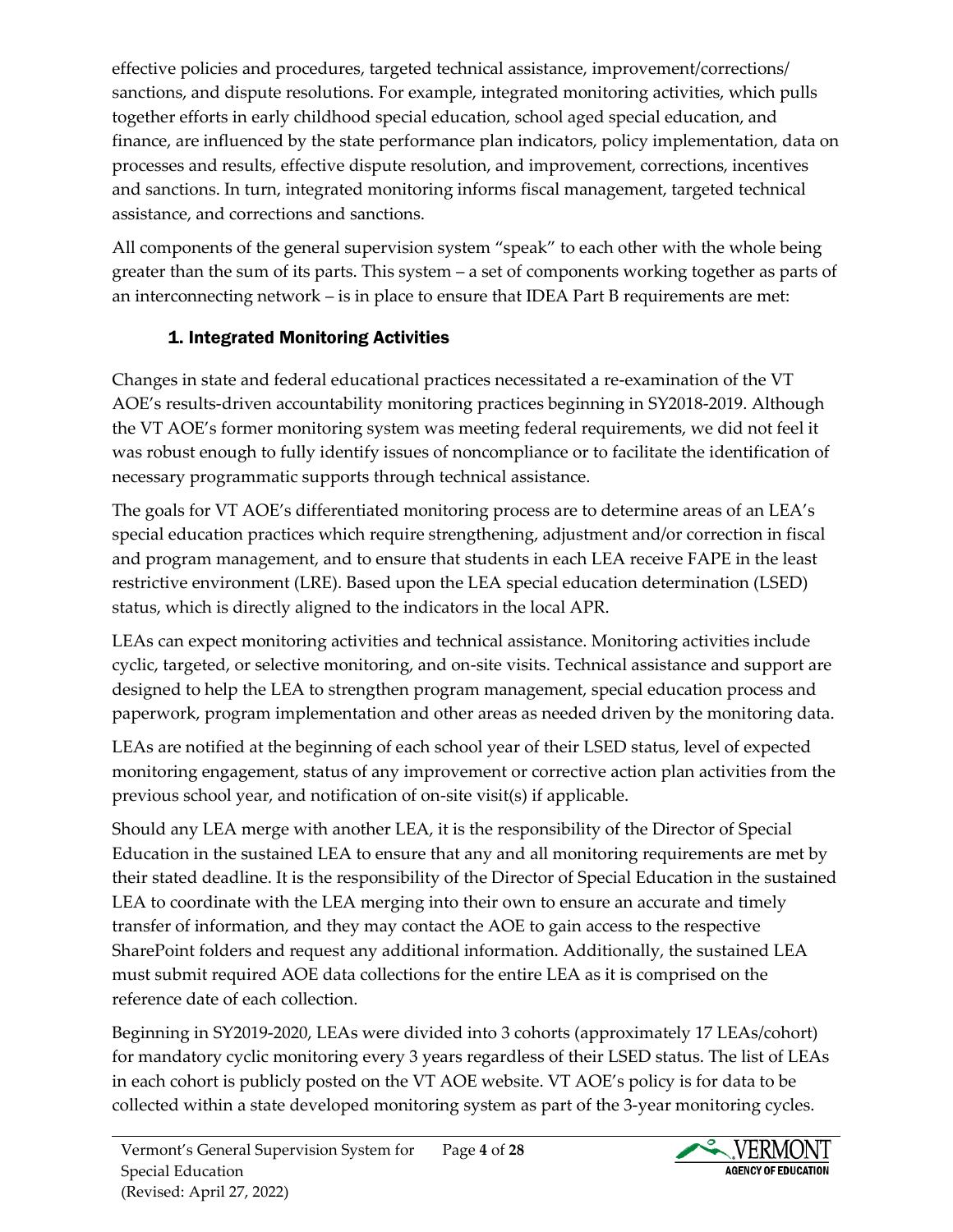| Cohort 1                     | Cohort 2                     | Cohort 3                           |
|------------------------------|------------------------------|------------------------------------|
| • Battenkill Valley SU       | $\bullet$ Addison Central SD | $\bullet$ Barre USD                |
| $\bullet$ Burlington SD      | • Addison Northwest SD       | • Champlain Valley SD              |
| · Caledonia Central SU       | • Bennington Rutland SU      | $\bullet$ Hartford SD              |
| $\bullet$ Central Vermont SU | • Essex Westford UUSD        | $\bullet$ Lamoille North SU        |
| $\bullet$ Colchester SD      | $\bullet$ Franklin NE SU     | $\bullet$ Lamoille South UUSD      |
| $\bullet$ Essex North SU     | $\bullet$ Franklin West SU   | • Mill River UUSD                  |
| $\bullet$ Grand Isle SU      | $\bullet$ Harwood Union UUSD | $\bullet$ Milton SD                |
| • Greater Rutland County     | • Missisquoi Valley SD       | $\bullet$ Mt Mansfild UUSD         |
| <b>SU</b>                    | $\bullet$ Mt Abraham USD     | • North Country SU                 |
| • Kingdom East Unified       | • Orange SW UUSD             | $\bullet$ Rivendell Insterstate SD |
| Union SD                     | $\bullet$ Orleans Central SU | • Rutland City SD                  |
| • Maple Run USD              | $\bullet$ Orleans SW SU      | · Rutland NE SU                    |
| • Montpelier - Roxbury SD    | $\bullet$ Southwest VT SU    | •SAU70 (Norwich)                   |
| • Orange East SU             | • St. Johnsbury SD           | • Slate Valley                     |
| • Springfield SD             | · Windham Central SU         | • South Burlington SD              |
| • Two Rivers SU              | $\bullet$ Windham SE SU      | · Washington Central               |
| • White River Valley SU      | $\bullet$ Windsor SE SU      | <b>UUSD</b>                        |
|                              |                              | · Windham NE SU                    |
| $\bullet$ Winooski SD        |                              | · Windsor Central SU               |
| · Windham Southwest SU       |                              |                                    |

| <b>Program Monitoring Activities</b>                                                               | 2022                                                               | 2023                                              |
|----------------------------------------------------------------------------------------------------|--------------------------------------------------------------------|---------------------------------------------------|
| Monitoring activities open:                                                                        | September, 2022                                                    | September, 2023                                   |
| Cyclic monitoring submissions due:                                                                 | January 15th<br>and March 15th<br>August 1st: Only<br>indicator 12 | February 15th<br>August 1st: Only<br>indicator 12 |
| Notification occurring prior to findings of<br>noncompliance in indicator 13 sent to districts by: | March 15th                                                         | March 15th                                        |
| Submission by districts of corrections prior to findings<br>of noncompliance in indicator 13 due:  | March 31st                                                         | March 31st                                        |
| Cyclic monitoring reports sent to LEAs:                                                            | July 1st                                                           | July 1st                                          |
| Corrections of non-compliance due:                                                                 | August 31 <sup>st</sup>                                            | August 31 <sup>st</sup>                           |

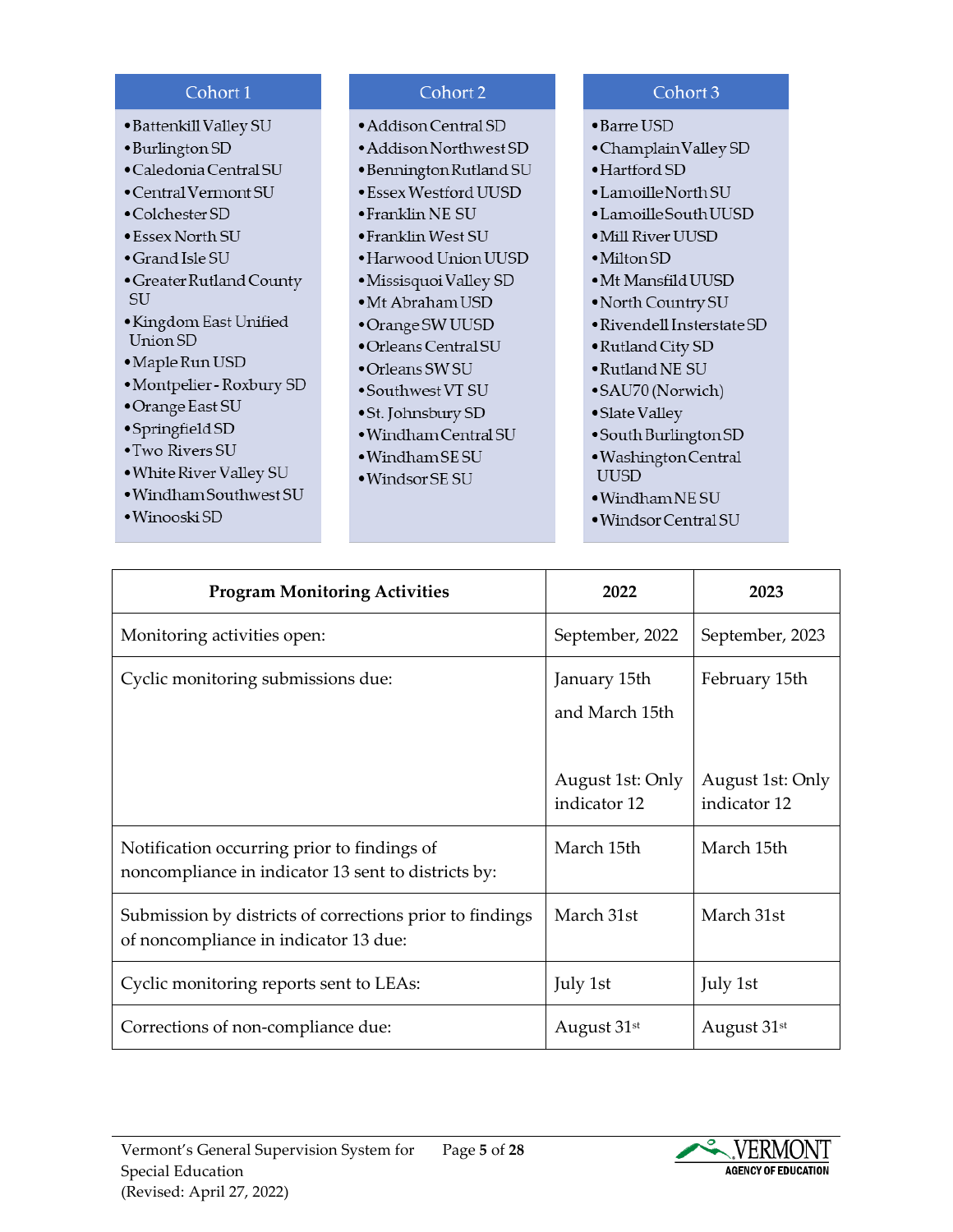| <b>Program Monitoring Activities</b>                                                                                                                                                                                                       | 2022                                                        | 2023                                                    |
|--------------------------------------------------------------------------------------------------------------------------------------------------------------------------------------------------------------------------------------------|-------------------------------------------------------------|---------------------------------------------------------|
| Selective monitoring begins for LEAs with continued<br>noncompliance after cyclic monitoring and subsequent<br>opportunities to make corrections:                                                                                          | September 1st-<br>November 31st                             | September 1st-<br>November 31st                         |
| Targeted monitoring for LEAs with continued<br>noncompliance after selective monitoring:<br>*LEAs who enter targeted monitoring will be included in<br>cyclic monitoring the year following correction and exiting<br>targeted monitoring. | January 1st, 2023<br>- until<br>corrections are<br>verified | January 1st, 2024<br>-until corrections<br>are verified |

Monitoring Activities. VT AOE General Supervision System monitoring activities open annually in September. LEA submissions are due on February 15th (State and Federal compliance activities) for data collected on students throughout February 1st of the previous school year and January 31st of the same year the district is monitored. VT AOE reviews are conducted February through May, and at the end of each monitoring cycle, VT AOE notifies LEAs of final compliance standings in a Summary of Results report that includes details on both student-level and systems-level issues of noncompliance, as well as opportunities for differentiated technical assistance. Districts who do not meet 100% compliance are included as part of the next year's monitoring activities for this indicator, and the results are factored into the LEAs determination status.

Monitoring activities include continuous examination of performance for compliance and for results. Written reports specify evidence of correction and improvement. Internal and external technical assistance and professional development support improvement and correction. Additional information on the monitoring activities can be located on the [VT AOE's general](https://education.vermont.gov/student-support/vermont-special-education/general-supervision-and-monitoring-system)  [supervision and monitoring system webpage:](https://education.vermont.gov/student-support/vermont-special-education/general-supervision-and-monitoring-system)

- a. [Monitoring Activities, Reports, Tools](https://www2.ed.gov/about/offices/list/osers/osep/rda/index.html)
- b. [Special Education Forms](https://education.vermont.gov/student-support/vermont-special-education/special-education-forms)
- c. [Special Education State and Federal Law and Requirements](https://education.vermont.gov/student-support/vermont-special-education/state-and-federal-laws-and-requirements)

| Monitoring |           | Cohort           |                  |                  |  |
|------------|-----------|------------------|------------------|------------------|--|
| Activities |           | Cohort 1         | <b>Cohort 2</b>  | Cohort 3         |  |
|            | Cyclic    | 2020-2021        | 2021-2022        | 2019-2020        |  |
|            | Targeted  |                  |                  |                  |  |
|            | Selective | 2021-2022        | 2022-2023        | 2023-2024        |  |
|            | On-site   | $\sim$ as needed | $\sim$ as needed | $\sim$ as needed |  |

For the FFY2019 SPP/APR reporting period, the SY2019-2020 special education program monitoring activities were disrupted on March 15, 2020, as a result of the Governor's executive order(s) declaring a state of emergency in Vermont. As the state of emergency was still in effect as of June 30, 2020, the VT AOE determined that it would collect and verify updated

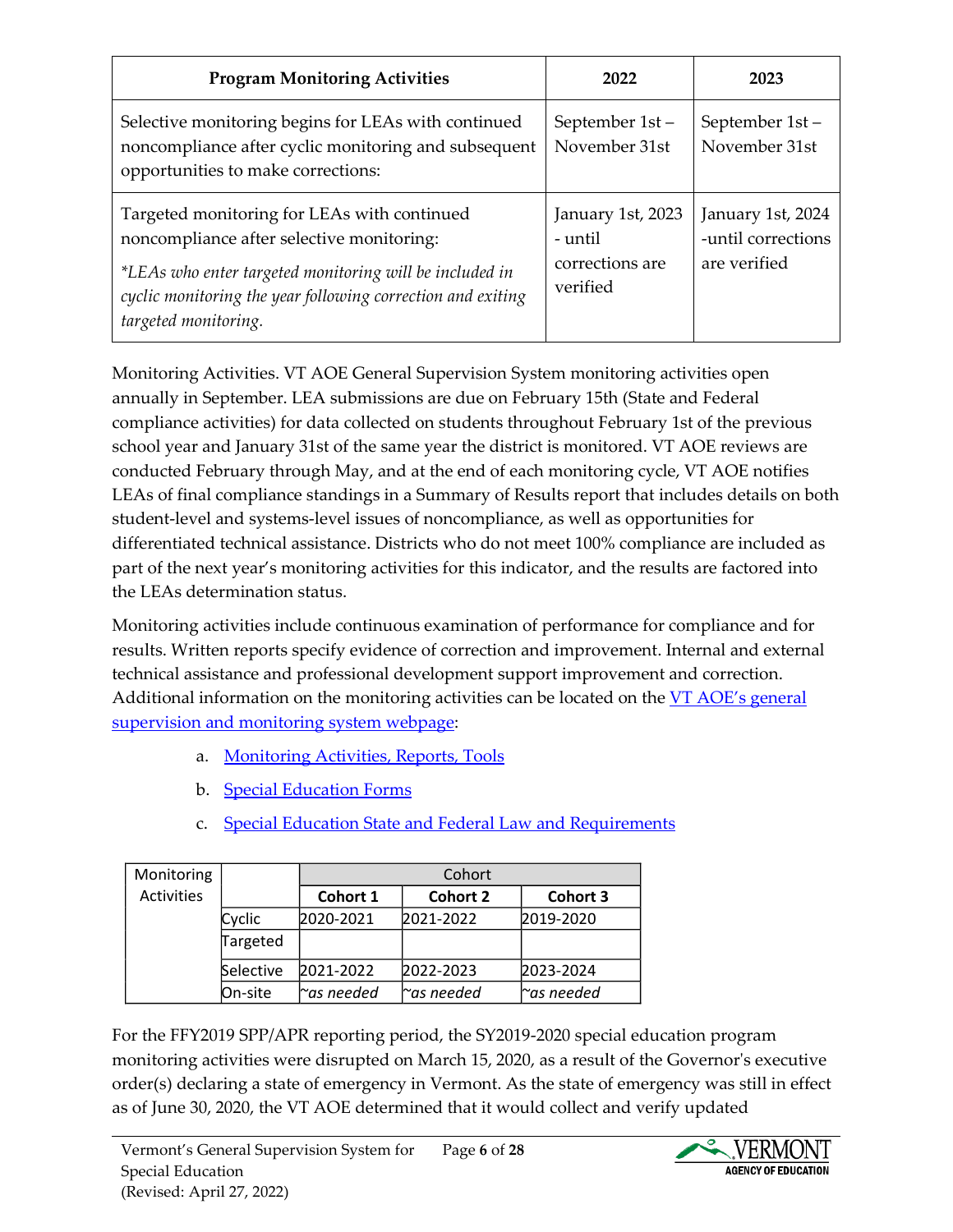information through state monitoring activities, for any LEA that did not meet compliance targets in SY2019-2020, by including the LEA in selective monitoring activities for SY2020-2021. These activities may include a review of the annual IEP dates, triennial evaluation dates, and indicator data collected through state monitoring for 11 and 13. Indicator 12 data collection was 100% compliant, and therefore was not identified for selective monitoring in SY2020-2021.

## 2. State Performance Plan/Annual Performance Report (SPP/APR) and Improvement Activities

The SPP is designed to evaluate and describe improvements to Vermont's implementation of IDEA Parts B and C. The SPP is a critical component of our general supervision system and informs the development of Vermont's special education policies and procedures. The VT AOE is committed to messaging the SPP to the field, and facilitates conversations with special education stakeholders, including the Vermont Special Education Advisory Panel, special education directors, educators, and leaders, about their role in general supervision. The VT AOE has improved implementation of SPP activities and initiatives, and recently assigned indicator stewards across program staff, making it both a compliance monitoring activity and a program improvement component of our general supervision system. The program staff have been active in the following activities:

- Monthly SPP/APR Workgroup team meetings.
- Technical Assistance team has been populating our website with resources to meet the indicators.
- The State Director assigned a staff member to coordinate the work and the Director and Coordinator meet weekly.

SPP/APR indicator data are reviewed throughout the year and truly inform our priorities. The indicators and data have been heavily messaged across the state and with stakeholders. As a result of feedback from stakeholders around indicators, especially the VT SEAP, indicators such as Indicator 8 Parent Engagement, has led to a new survey and distribution method. All stakeholder groups will be involved and engaged with the next round of target setting. Additionally, the local special education Determinations reflect individual performance across indicators in the scoring of LEA performance. For an example of how VT AOE is messaging the indicators, view the VT AOE General Supervision System [webinar.](https://education.vermont.gov/student-support/vermont-special-education/recent-guidance-news-and-events#state-performance)

The SPP/APR reflects state results and compliance measures using information from twiceyearly statewide Child Count and K-12 data collections, state assessments, family and former student surveys, and the state monitoring system. All but the survey and state monitoring data are reported to the federal government via the EdFacts initiative. Data stewards of the SPP/APR include the IDEA Data Administration Director, Assessment and Accountability Data Administration Director, Special Education Monitoring Manager, and the 619 Coordinator of the Early Education team.

The State Performance Plan/Annual Performance Report (SPP/APR) which measures state/local progress on 17 specific indicators. This serves as the primary accountability mechanism for states and LEAs.

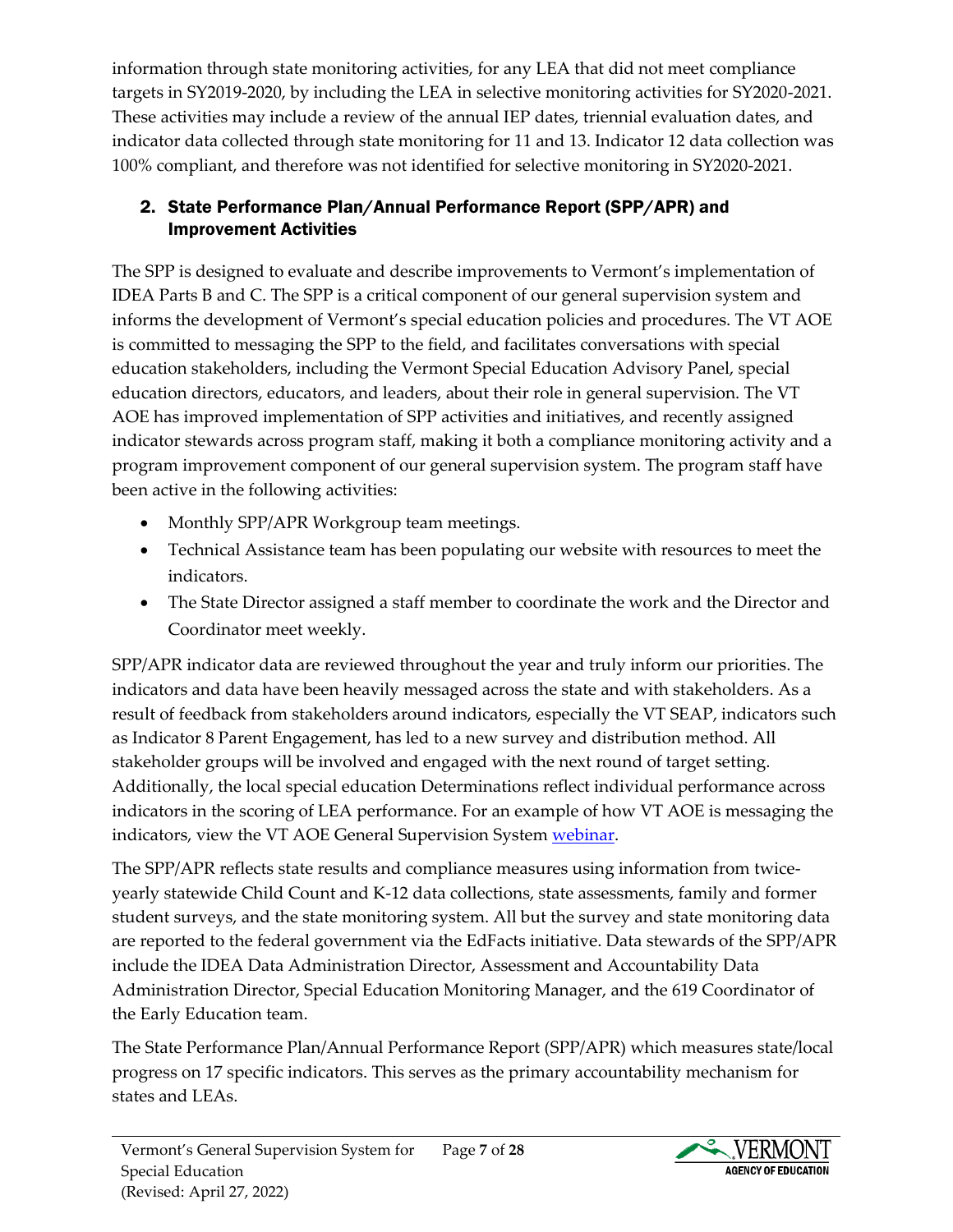- **[State Performance Plan Resources by Indicator](https://education.vermont.gov/student-support/vermont-special-education/technical-assistance-requests-and-professional-development/state-performance-plan-resources-by-indicator)**
- b. [State Systemic Improvement Plan](https://education.vermont.gov/student-support/vermont-special-education/state-systemic-improvement-plan)

The impact of the SPP/APR component of the General Supervision System has also led to framing Biweekly Data Meetings, Data Quarterly Retreats, the SPP/APR Resource library, VTmtss systems change collaboration, and work with the other Agency Divisions such as DMAD, Student Pathways, and EQS.

# 3. Fiscal

The VT AOE's finance team, which coordinates our IDEA fiscal management, has reorganized to better ensure effective administration of the IDEA Part B grant. The team currently collaborates with Special Education program staff to review and approve grant applications, and monitor expenditures; this collaboration will continue, going forward. The finance team also updates and revises policies, procedures, and practices that support monitoring for distribution and use of funds. Uniform guidance is disseminated to the field; dedicated staff provide technical assistance to LEAs and manage grants through VT AOE's central Grants Management System (GMS). The VT AOE uses a risk assessment tool to assess subrecipients, and designates them as low, moderate, or high risk, which may impact conditions associated with their awards. Finance staff utilize monitoring activities such as desk audits, the collection of assurances, program review, single audit review, desk review, frequent financial reporting, and site visits, to verify appropriate expenditure of funds. The VT AOE team reviews subrecipients chosen for monitoring each year and determines if an on-site or a desk review is needed. To make this determination, fiscal and program teams consider variables including: (a) risk assessments, (b) the complexity of program requirements, and (c) the scope of the review.

During desk and site reviews, VT AOE staff request LEA's fiscal or programmatic documentation, as appropriate, to determine that fiscal spending aligns with funding restrictions and the grant agreement. Findings are communicated to subrecipients, which are required to address noncompliance through corrective actions tracked to completion by the finance team. Final fiscal reports are shared with the Special Education Team. Fiscal staff inform program staff and vice versa. GMS has the capacity to run reports on each district which informs VT AOE staff by providing a comprehensive picture of the program and fiscal aspects to staff offering leadership, oversight, and support to individual districts. Finance also has a designated staff member who meets weekly with the Director, biweekly with a combination of Special Education Team and Data Team staff, and monthly with the entire Special Education team. Finance provides input on Special Education policies and practices before dissemination to the field, and Special Education team provides input on finance's guides and technical assistance. Finance and Special Education collaborate on trainings such as this training on IDEA [Subgrantee submissions.](https://www.youtube.com/watch?v=b2dHIhPn-yY)

As a result of fully articulating the fiscal component within our System, collaborative efforts have led to enhancing our work in Proportionate share (additional supports and resources as well as guidance), CCEIS, tracking in GMS, IDEA grants, capital expenditures, on site monitoring, allowable cost document, and risk assessment in LSED. Special Education

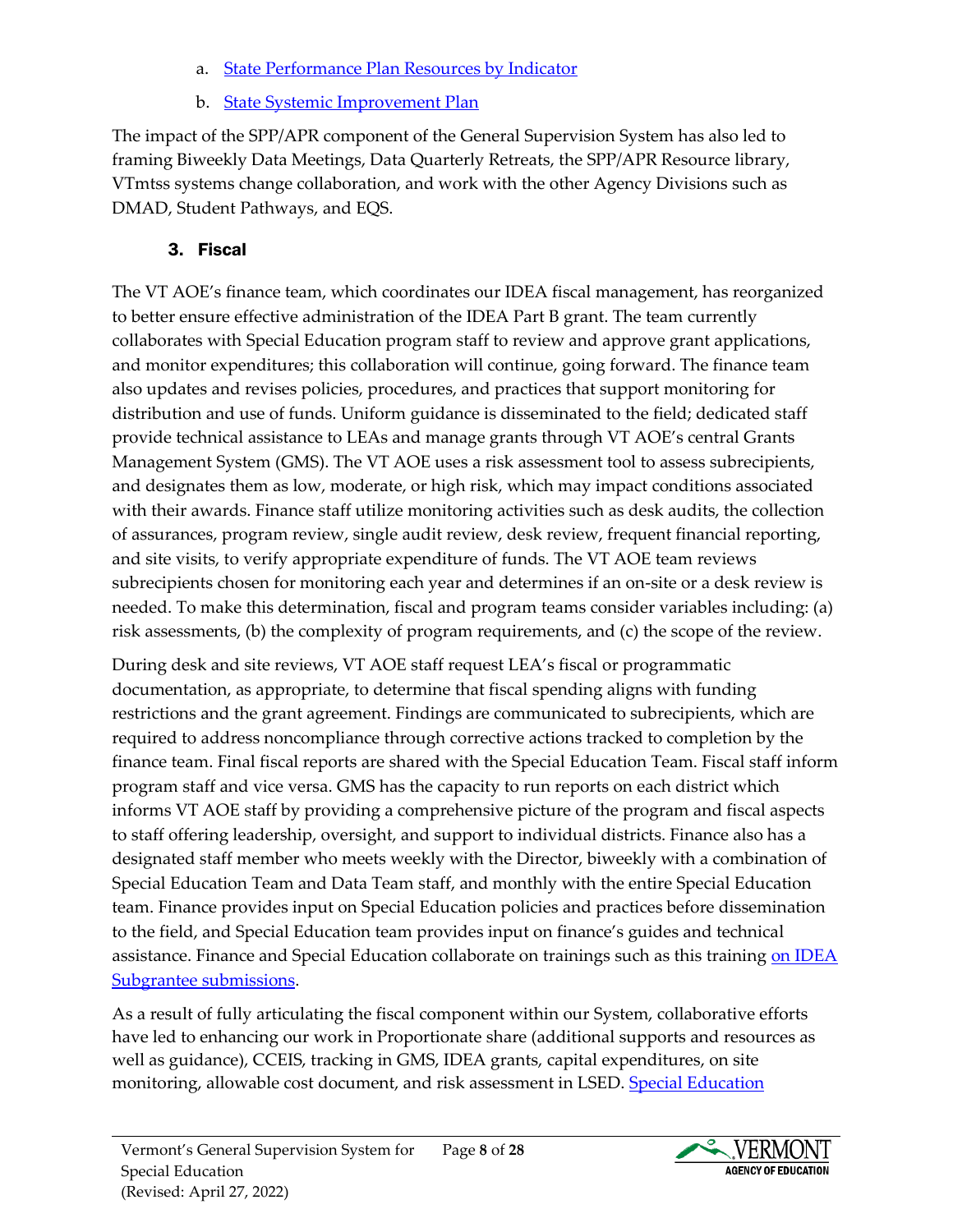[Funding](https://education.vermont.gov/student-support/vermont-special-education/funding) contains more information on procedures, practices, and reporting that inform the overall General Supervision System.

#### 4. Data on Processes and Results

Data for a majority of Special Education Team activities - including Child Count (educational environments, demographics, exits from special education, Early Childhood Outcomes, and more), discipline, assessment, and dispute resolution - are collected, verified, and reported out by the AOE's Data Management and Analysis Division (DMAD). DMAD team members responsible for Special Education data include an IDEA Data Administration Director and a Special Education Data Specialist. Both joined the AOE in late summer 2019, intentionally building AOE capacity to support SPP/APR-related data collections and technical assistance provision. Additionally, data collection continues to be supported by an Education Data and Research Specialist. DMAD is prioritizing making child count data both more complete for the AOE and less burdensome for LEAs, while simultaneously modernizing AOE data collection, governance, and storage systems. Analysis processes are being transitioned into more modern, powerful, and flexible toolsets representative of current best practices in Data Science. DMAD goals and objectives are in alignment with the AOE General Supervision System and practices outlined on the [Federal Data Strategy website.](https://strategy.data.gov/) DMAD staff and Special Education Team members collaborate biweekly to improve data collection and reporting practices. Examples include no longer allowing Child Count to be submitted with blanks in the initial evaluation date, which improves the accuracy of our collections, enhanced data quality review upon successful data submission, and the addition of a timely and accurate data component to the monitoring system this year, to reinforce the importance of timely and accurate data submissions. Agency of Digital Services (ADS) staff are regularly engaged to plan for the evolution of Child Count data collection tools. DMAD staff further consult with Special Education Team members on data collection tools, methods, and analytics for capturing data as part of monitoring and in looking at impact of technical assistance. Biweekly meetings, led by the IDEA Data Administration Director and involving data, technical assistance, monitoring, assessment, and finance staff, facilitate enhanced coordination and planning for the state's special education data workflows. DMAD and Assessment staff present data at quarterly datafocused meetings with the Special Education Team. Data from required data collections are viewed routinely by the Special Education Team to prioritize daily workflow, and to plan and revise activities and identify initiatives concerning unmet needs of schools and students with disabilities. Upon examination and analyses, we identify areas of state concerns and look for the relationship between and among indicator clusters. Further, data from technical assistance calls and emails are examined for patterns and trends. The AOE is collecting data on the impact its professional development and technical assistance has on improved policies, practices, and procedures. Data processes and results are used for decision making about program management and continuous improvement efforts. Links below provide examples of how reports are displayed for the public through the AOE [website:](https://education.vermont.gov/student-support/vermont-special-education/rule-changes)

- a. [Special Education Data and Reporting](https://education.vermont.gov/data-and-reporting/school-reports/special-education-reports) including:
	- i. [Vermont Annual Performance Reports](https://education.vermont.gov/data-and-reporting/school-reports/special-education-reports#annual-performance-reports)
	- ii. [Local Annual Performance Reports](https://education.vermont.gov/data-and-reporting/school-reports/special-education-reports#local-apr)

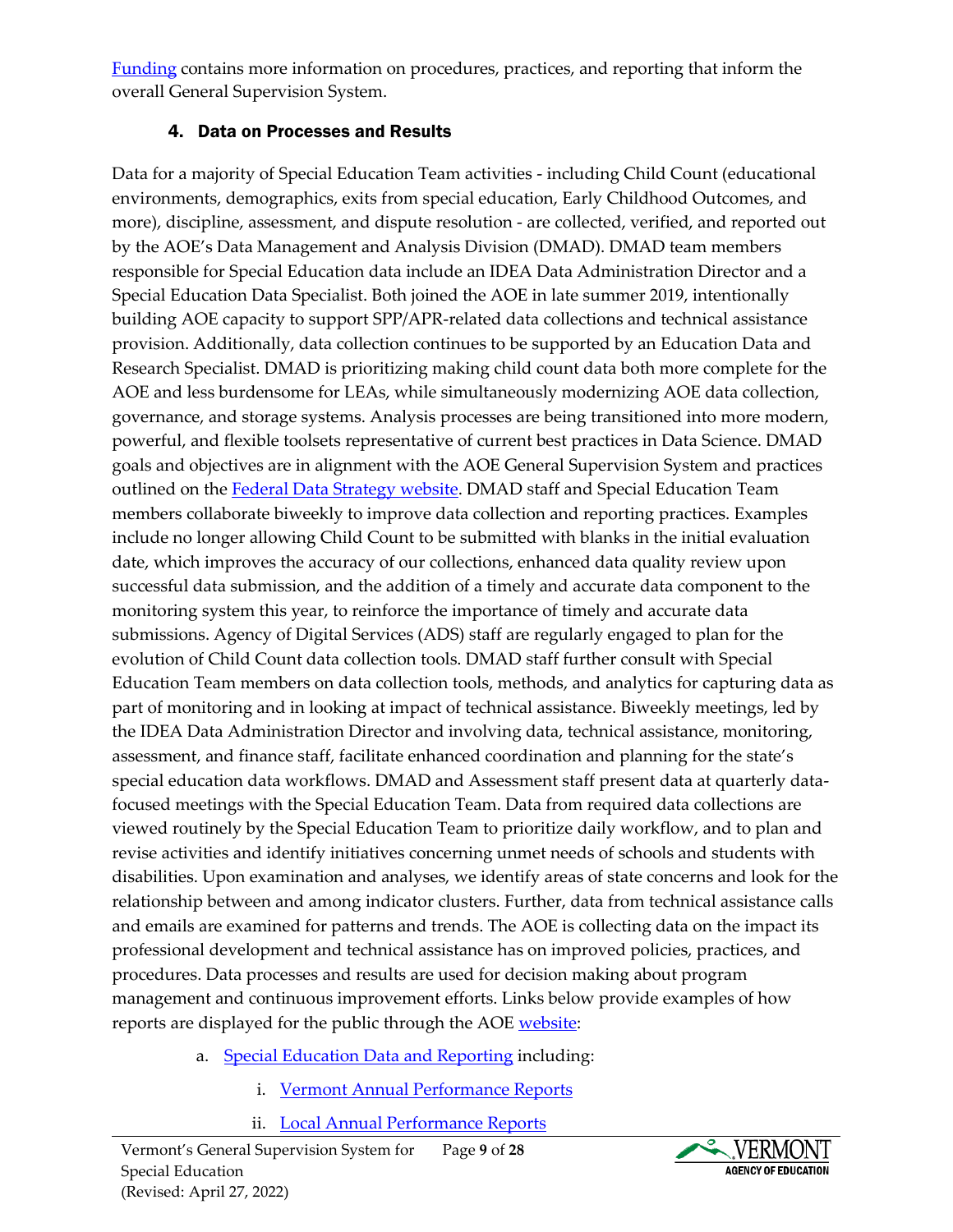## 5. Dispute Resolution

Dispute Resolution is led by the VT AOE Legal Division, which works in collaboration with Special Education Team staff to offer a mediation and due process hearing system, and an administrative state complaint process. Divisional priorities include improving the Administrative State Complaints system and more effectively engaging with special education stakeholders as partners in our programmatic work. To facilitate better stakeholder engagement, the Legal Team, in conjunction with the Special Education Team, has involved SEAP, LEAs, parent organizations, and other education stakeholders in improving the written state complaint process. Areas of desired improvement include a new approach to building public awareness and stakeholder engagement, timeliness, and eliminating parental fear of retaliation as a result of participating in the written complaint process. There is an internal working group, called the CADRE Internal Work Group, comprised of Legal and Special Education Team staff, who meet bi-weekly on an action plan developed in consultation with CADRE. This group is part of a CADRE national work group aimed at improving the administrative complaint process. The Legal Team, in conjunction with the Special Education Team, examines every hearing decision to identify procedural and/or substantive violations of IDEA by the LEA. The teams collaborate on findings of noncompliance, and review evidence of correction of noncompliance as part of the general supervision system.

Additionally, the Special Education Team reviews dispute resolution data to identify issues related to LEA performance, and to inform monitoring and technical assistance activities. There are ongoing and frequent interactions and collaboration among Legal, Special Education, Data, and Finance staff concerning meeting the unmet needs of the State including collaboration with the Special Education staff attorney.

The Special Education staff attorney:

- attends and participates in weekly Special Education team meetings and in biweekly calls with Special Education Directors across the state hosted by the State Director
- meets weekly with the State Director to consult on policies, procedures, and practices before dissemination to the field, as well as on problems of practice that arise
- consults with the Special Education team on problems in the field, guidance documents, technical assistance tools, activity in the Dispute Resolution tracking system, cases at the local, regional, and national levels, and on interpretation of the rules and regulations

Effective dispute resolution informs monitoring activities, and determines stakeholder understanding of potential barriers to improving student outcomes Mediation, Due Process and [Administrative Complaints](https://education.vermont.gov/student-support/vermont-special-education/resources-for-families/dispute-resolution) is a central location for the public to access information and materials pertinent to Dispute Resolution.

As a result of collaboration under this component of General Supervision, increased efforts of engagement are as follows: Use data annually from DR, include DR data in LSED, review of documents related to Rule Changes, serve on administrative complaints review, accessibility

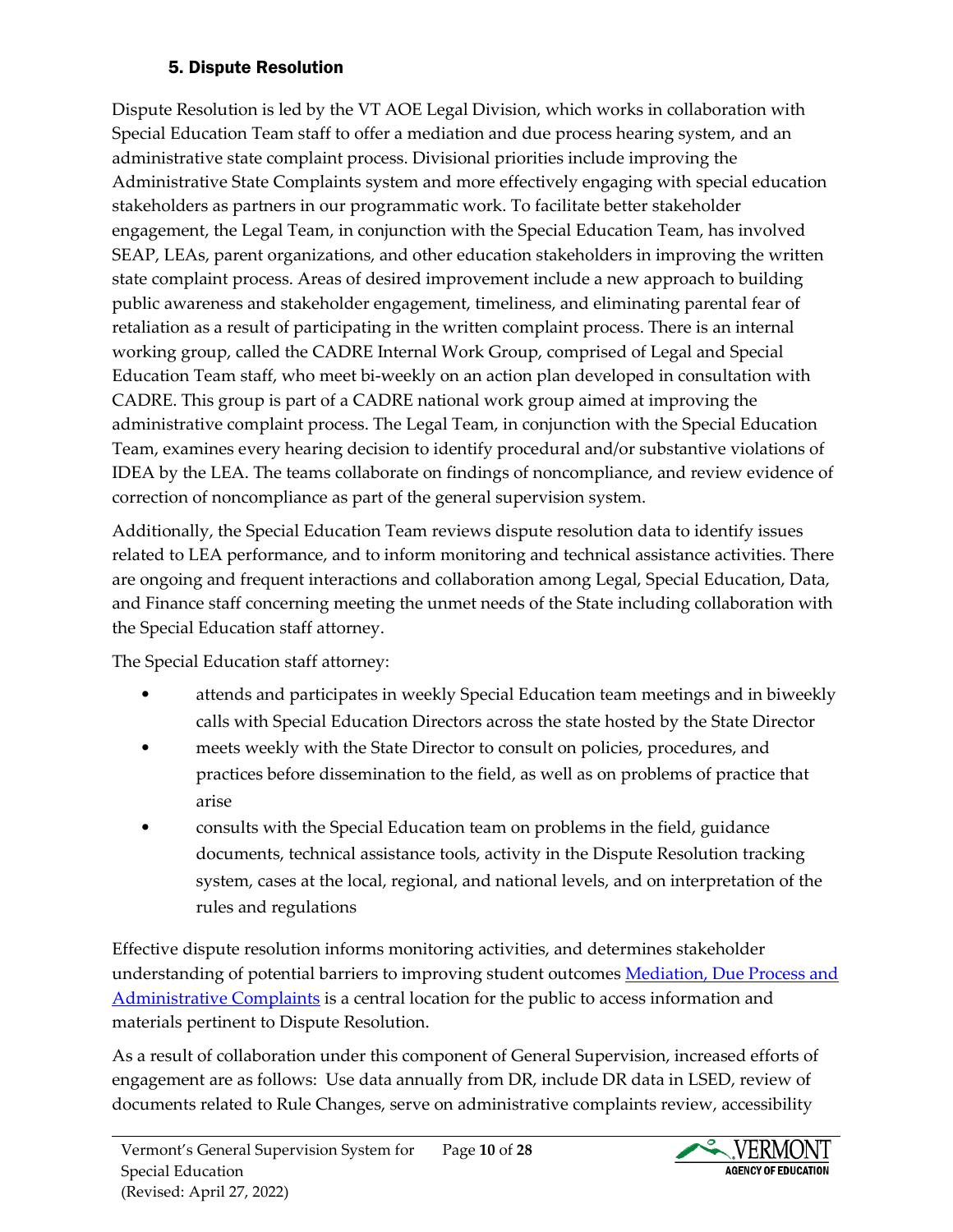(technology), accessible Admin State Complaint, Dispute Resolution Tracking System project, collaboration on Indicators 15 and 16 with Legal (data tracking and improvement activities), review trends in case files, daily review of LRP cases/stories, and our Legal staff reviews Special Ed Team guidance and provides input.

# 6. Policies and Procedures

During school closure and throughout the COVID-19 pandemic, the VT AOE focused on translating existing policies into guidance for schools and families to utilize to ensure FAPE in the LRE to the greatest extent possible. Assessing COVID-19 impact, considerations for IEPs, ESY, Compensatory Education, remote learning strategies, and several Frequently Asked Questions Memos were disseminated and there were weekly calls with Special Education Administrators to clarify and address questions in response to policies and procedures.

The VT AOE finalized its [Significant Disproportionality policy](https://education.vermont.gov/documents/memo-policy-and-procedures-significant-disproportionality-in-special-education) and methodology and effectively implemented the identification and monitoring process. The VT AOE hosted several trainings and [webinars](https://education.vermont.gov/student-support/vermont-special-education/recent-guidance-news-and-events) to clarify expectations from monitoring to SPP/APR to effective IDEA Subgrantee applications. Overall, our VT AOE rules, policies, and procedures are aligned with the Individuals with Disabilities Education Act (IDEA). We check for LEA alignment with LEA policies, procedures, and practices through our monitoring and State Performance Plan efforts; further, we look for the extent to which those policies, procedures, and practices are designed and implemented to improve results for children and youth with disabilities. For technical assistance, the VT AOE maintains a list of forms, ranging from IEP processes to proficiencybased graduation requirement access plans, for each LEA to utilize. The VT AOE will be releasing model policies and procedures for LEA adoption during the School Year 2021-2022. Both program and fiscal monitoring have clear descriptions of activities to identify noncompliance, methods for requiring correction of noncompliance, and the range of sanctions to enforce correction. Legal, finance, and program staff members collaborate at least annually on verifying assurances are in place and reflect Office of Special Education Program requirements.

The State Director frequently communicates with and listens to the field regarding issues which might rise to the level of producing a memo or other written guidance to clarify policy.

The next challenge for the Special Education Team is to translate the latest rule changes made by Vermont State Board of Education into policies and procedures, aligned with IDEA guidance, so LEAs may implement special education programs with fidelity that leads to positive student outcome.

Projects that have emerged under this component of the General Supervision System include: Model Policy and Procedures, Special Education Forms Revision, Rules Changes, Recovery Work, qualitative data identify needs and lead to policy, messaging of SPP/APR indicators, stakeholder input on surveys, Indicator 13 TA lead to required TA and forms, TA informs Monitoring and vice versa, Indicator 13 local gurus (best practices based on data and practices) become models and support peers, boosts local compliance.

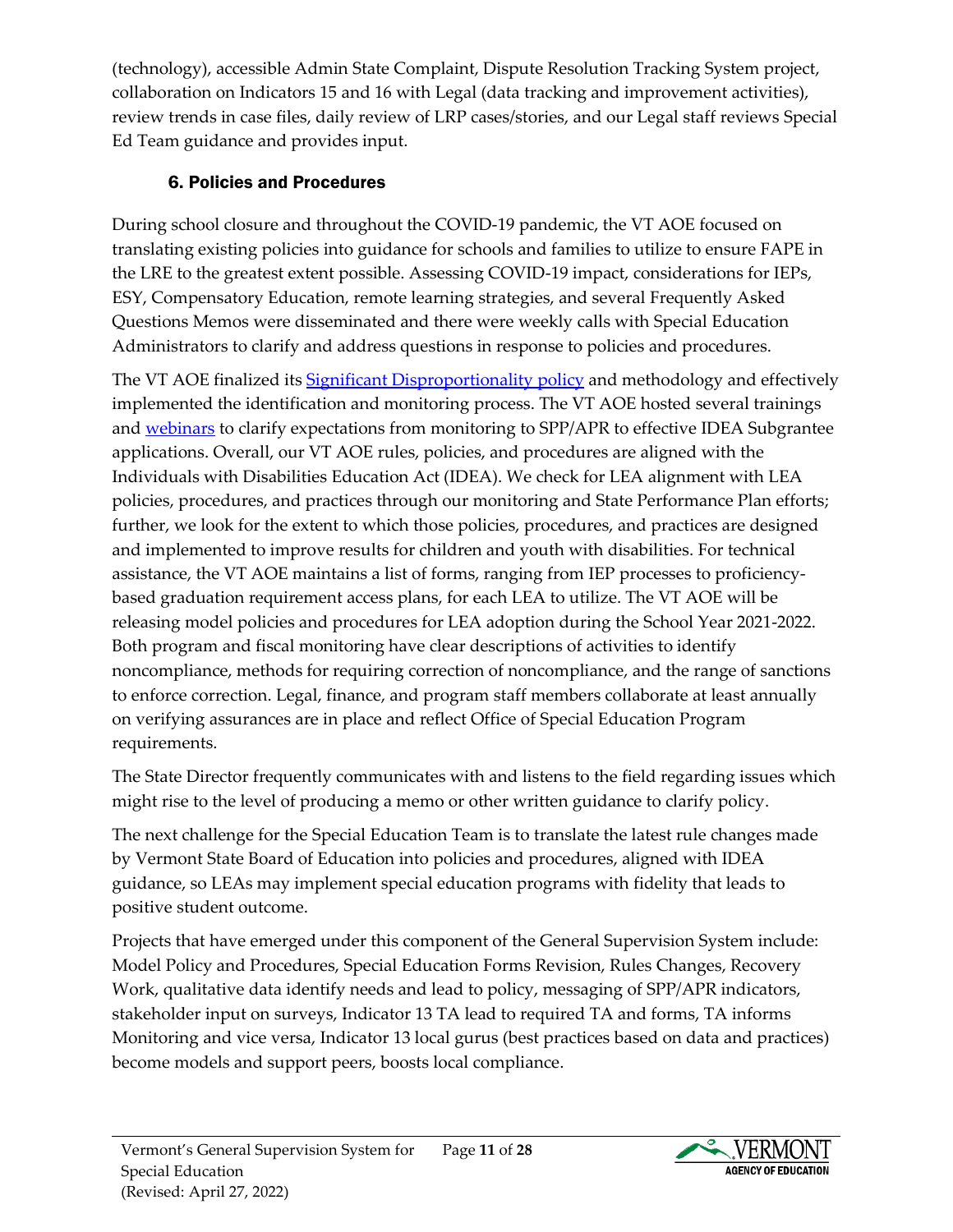#### 7. Improvement, Corrections, Incentives, and Sanctions

The AOE is developing model practices reflecting improvement activities of high performing LEAs so they can be scaled up and replicated by other LEAs. We are working with SEAP to examine corrective actions and the extent to which required action plans lead to improved outcomes for children and youth with disabilities. Our newly enhanced monitoring system interacts with our targeted, differentiated technical assistance to address corrections and sanctions.

This year, the AOE is looking at ways to utilize incentives beyond what is provided through professional development and resources. This work involves the collaboration of Special Education Team, Finance, Data, and Legal utilizing the other components of the general supervisions system such as integrated monitoring, targeted technical assistance, and effective policies.

Improvement, correction, incentives and sanctions are intended to improve educational results and functional outcomes for each and every Vermont child/student with a disability. In addition, [34 CFR §300.604](https://www.ecfr.gov/cgi-bin/retrieveECFR?gp=&SID=25d6eb4e645011f9cde905bd8644bc0f&mc=true&n=sp34.2.300.f&r=SUBPART&ty=HTML#se34.2.300_1604) outlines enforcement actions related to the above categories and the State Education Agency (SEA or AOE) will use these enforcement activities when developing differentiated monitoring and supports for LEAs based upon their determination category. IDEA identifies specific technical assistance or enforcement actions that must occur under specific circumstances when LEAs are not determined to "meet requirements". If the LEA "needs assistance" for two consecutive years, the State must take one or more enforcement actions, including, among others, requiring the LEA to access technical assistance, designating the LEA as a high-risk grantee, or directing the use of LEA funds to the area(s) where the LEA needs assistance. If the LEA "needs intervention" for three consecutive years, the State must take one or more enforcement actions, including among others, requiring a corrective action plan or compliance agreement, or withholding further payments to the LEA. Any time the LEA "needs substantial intervention" the State must take immediate enforcement action, such as withholding funds or referring the matter to the State's legal team for appropriate enforcement. The LEA Special Education Determination (LSED) Rubric outlining the relationship between monitoring activities, differentiated technical assistance and support, the LSED status and required enforcement actions is posted on th[e website.](https://education.vermont.gov/documents/edu-lea-special-education-determination-lsed-rubric)

According to OSEP Memo 09-02, for purpose of State Determinations, SEAs demonstrate that all instances of non-compliance were identified through

- review of data collected through a state data system
- monitoring procedures, such as self-assessments
- on-site monitoring visits

The memo also outlines the steps that SEAs take in order to report that previously identified non-compliance was corrected. These actions include:

• requiring an LEA to change policies, procedures, and practices that contributed to or resulted in non-compliance

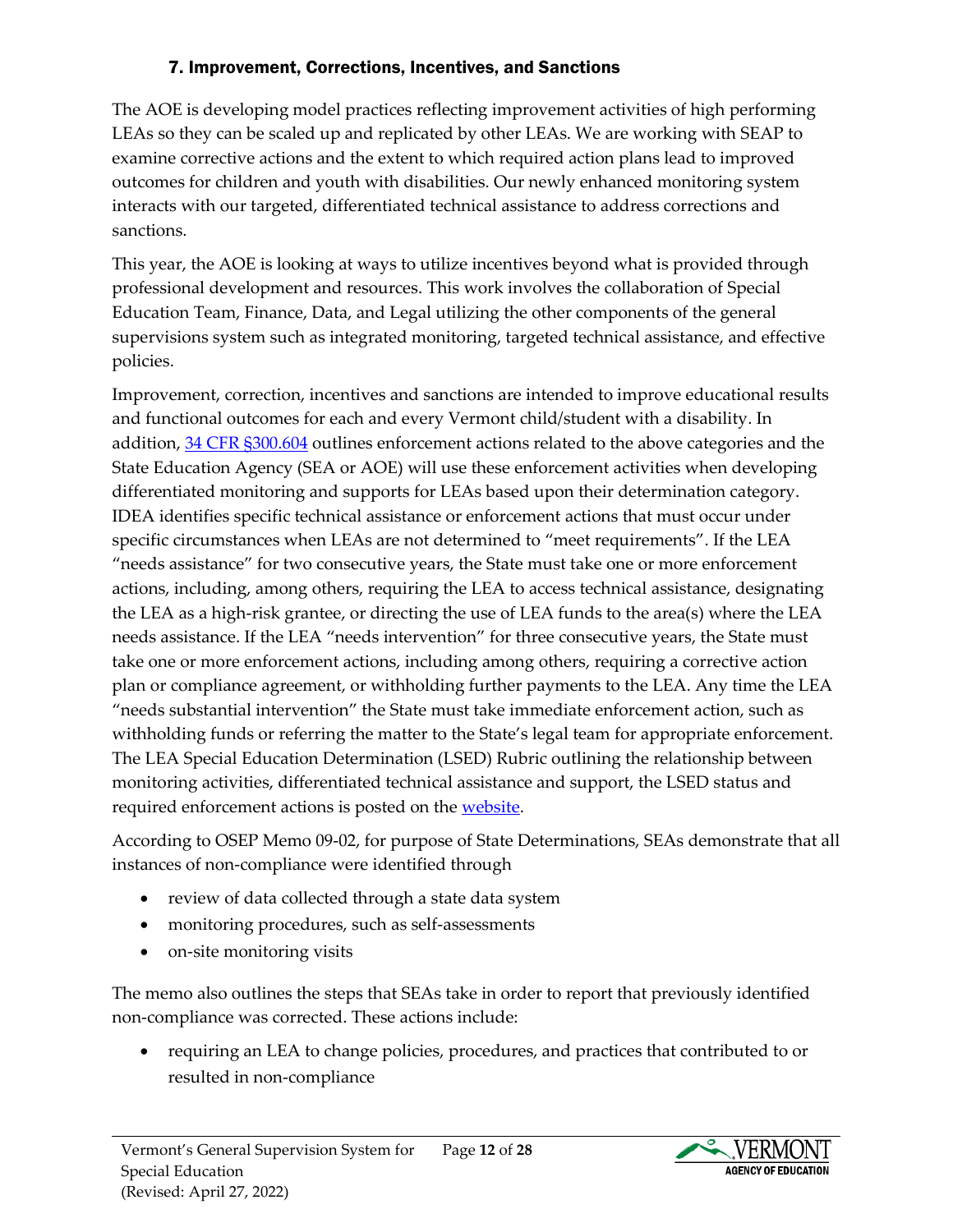• determining that the LEA is correctly implementing regulatory requirement(s), based upon the SEA's review of a data system or subsequent monitoring visit

In addition, SEAs ensure that LEAs corrected each case of non-compliance, unless the child is no longer within the jurisdiction of the LEA (in this case, the SEA can review instead a reasonable sample of previously non-compliant files). If non-compliance is observed, regardless of the level, the SEA notifies the LEA, in writing, of both the non-compliance and of the requirement to correct it as soon as possible, and in no case more later than one year from the written notification by the SEA. The Program monitoring team tracks the notification of written noncompliance, deadlines indicated in notification, and the close out of the corrective actions on an annual basis. The AOE [approach](https://education.vermont.gov/sites/aoe/files/documents/osep09-02timelycorrectionmemo.pdf) reflects the OSEP 09-02 memo.

## 8. Targeted Technical Assistance

The eighth component of our general supervision system is targeted technical assistance, which is not limited to and includes professional development). As part of this system, the VT AOE provides advisement, assistance, training, information, professional development and professional development resources to guide Local Education Agencies (LEAs), schools, and parents in the implementation of the Individuals with Disabilities Education Act (IDEA) and the provision of special education services. The technical assistance and professional development are informed by data, monitoring, improvement activities, corrective action plans, policies, and the State Performance Plan. Staff providing technical assistance around the SPP/APR have developed [a library of resources](https://education.vermont.gov/student-support/vermont-special-education/technical-assistance-requests-and-professional-development/state-performance-plan-resources-by-indicator#sped-resource-library) as part of universal TA efforts.

Technical assistance serves multiple functions to assist LEAs in improving results and compliance, thus LEAs with determinations needs assistance or X will receive targeted and intensive support to assist in changing determinations. The SEA provides LEAs with a range of assistance to improve performance and build capacity to improve student outcomes. Technical assistance is provided by the special education program team staff in three levels of engagement:

**Universal** available to all LEAS, includes webinars, technical assistance calls/virtual meetings, FAQs, and other guidance documents produced by the SEA, engagement based on LEA choice to improve student outcomes.

**Targeted** offered individually to LEAs based on the results of a discrete issue or a general supervision/monitoring activity, may require short or long-term engagement between LEA/SEA to improve student outcomes.

**Intensive** required for a small number of LEAs based on the results of a discrete issue or general supervision/monitoring activity, may require sustained and in-depth engagement between LEA/SEA to improve student outcomes.

In addition, the SEA disseminates information to LEAs about promising and evidence based practices [20 USC 1232d(b)(3)(B-D)]. Evaluations of technical assistance and professional development involve evidence of a change of practice resulting in improved outcomes and compliance, as well as building sustainability and capacity. Follow-up activities are built into

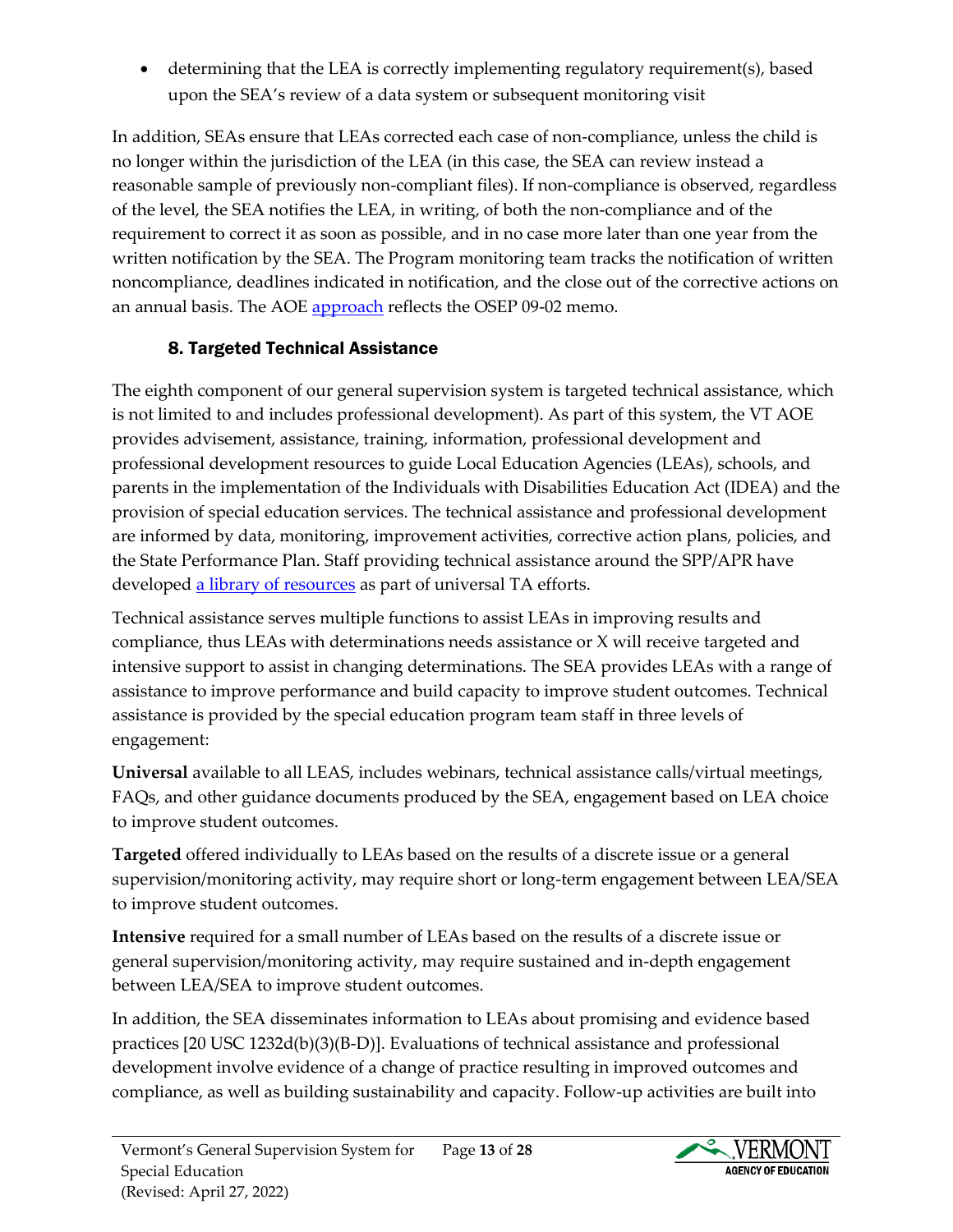the technical assistance design to determine whether improvement activities are carried out consistent with the technical assistance provide.

All technical assistance and improvement activities are based on SEA priorities related to leadership, support and oversight.

- a. [Special Education Resources for Special Educators and Administrators](https://education.vermont.gov/student-support/vermont-special-education/resources-for-special-educators-and-administrators)
- b. [Resources for Families](https://education.vermont.gov/student-support/vermont-special-education/resources-for-families)
- c. [Technical Assistance/Professional Development](https://education.vermont.gov/student-support/vermont-special-education/technical-assistance-requests-and-professional-development)
- d. [State Systemic Improvement Plan](https://education.vermont.gov/student-support/vermont-special-education/state-systemic-improvement-plan)
- e. [Early Childhood Special Education](https://education.vermont.gov/student-support/early-education/early-childhood-special-education)

Intentional collaborative opportunities within the components of our General Supervision framework include: TA for Monitoring, TA for LSED, new PD request form to reach out for help to be in compliance, targeted TA across all of the puzzle pieces, Form 4 Delay is an example of embedded TA within procedures, TA embedded in the monitoring checklists, frontloaded TA before monitoring is being planned. Targeted training and TA are provided to LEAs when developing and implementing corrective actions- started SY20-21—support in how to implement corrective actions (looking at impact).

# General Supervision System Ensures IDEA Implementation

# Eight Components of a General Supervision System

Each state must have a General Supervision System to monitor the implementation of IDEA. The General Supervision System documents the state's accountability for enforcing the implementation of IDEA and ensuring continuous improvement which results in: There are eight components of a General Supervision System:

- 1. State Performance Plan
- 2. Policies, Procedures, and Effective Implementation
- 3. Integrated Monitoring Activities
- 4. Fiscal Management
- 5. Data on Processes and Results
- 6. Improvement Correction, Incentives, and Sanctions
- 7. Effective Dispute Resolution
- 8. Targeted Technical Assistance and Professional Development

Overall, the General Supervision System includes planned and ongoing analyses and reviews of all monitoring data from a set of integrated monitoring activities.

# Program (PK-12) Differentiated Monitoring Activities

Vermont believes that only through coordinated efforts across the education system will there be a positive effect on the school and life trajectory of students with disabilities. Although the specific monitoring practices may differ in format based on age-appropriate criteria, the goal for Vermont's differentiated monitoring process for students with disabilities (age 3-21) is to determine areas of an LEA's special education program which require strengthening,

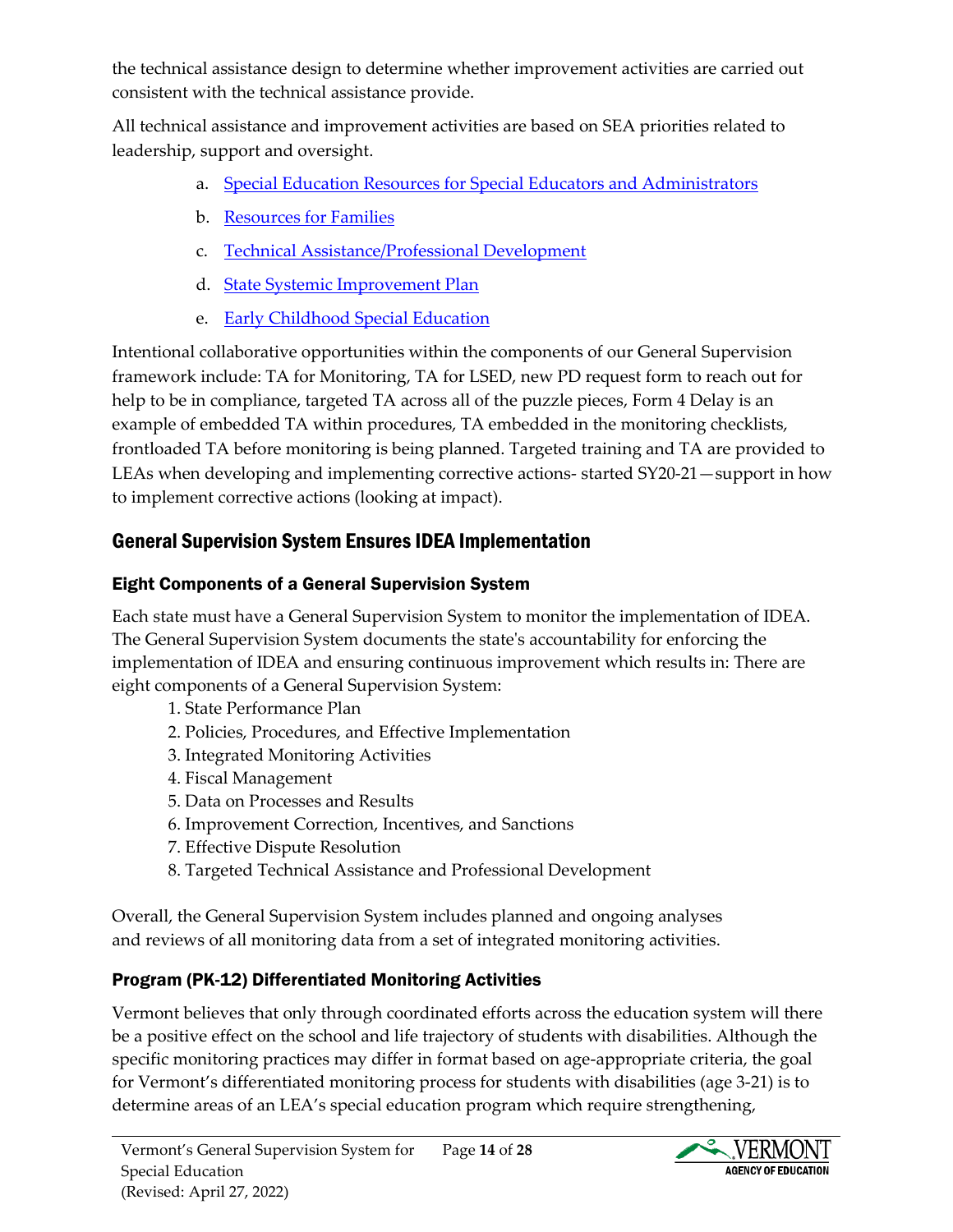adjustment and/or correction in fiscal and program management; and to ensure that students in each LEA receive FAPE in the least restrictive environment (LRE). Based upon the LEA special education determination (LSED) status, LEAs can expect a variety of technical assistance and support, as well as monitoring activities that may include cyclic, targeted, or selective monitoring, and on-site visits. LEAs are notified at the beginning of each school year of their LSED status, level of expected monitoring engagement, status of any improvement or corrective action plan activities from the previous school year, and notification of on-site visit(s) if applicable. The general supervision and monitoring website contains templates for LSED data reporting, as well as the rubric outlining the relationship between LSED status to differentiated technical assistance and support, monitoring activities and required enforcement actions.

On-site visits will typically be scheduled either in the late fall or late spring and will be coordinated as often as appropriate with visits scheduled by other SEA teams to minimize disruption in the school environment. A site-visit report will be issued that includes a summary of monitoring activities, a summary of common themes and trends found in the data, findings of non-compliance if appropriate, and general supervision requirements. On-site reports are posted on the AOE website. For any monitoring activity, the SEA may determine that additional data sets are required through random sampling. The SEA will randomly choose student files for new and on-going monitoring activities based on Table 1 – Random Sampling Chart (below). Data reporting for monitoring activities adheres to AOE's data privacy policies for protecting personally identifiable information (PII).

| <b>Most Current Dec 1 Child</b><br><b>Count</b> | <b>Minimum File Review</b><br><b>Sample Size</b> | <b>Sub-Sample Size</b> | <b>Potential Number of</b><br><b>LEAS</b> |
|-------------------------------------------------|--------------------------------------------------|------------------------|-------------------------------------------|
| < 100                                           | 15                                               | 4                      | 7                                         |
| $101 - 200$                                     | 20                                               | 5                      | 16                                        |
| $201 - 300$                                     | 25                                               | 6                      | 20                                        |
| $301 - 450$                                     | 30                                               | 8                      | 9                                         |
| $451 - 700$                                     | 40                                               | 10                     | 6                                         |
| $701+$                                          | 50                                               | 12                     | N/A                                       |

Table 1 – Random File Sampling Chart

# School-Age Monitoring Activities

Monitoring activities are based upon the LEA Special Education Determination (LSED) status and may include cyclic, targeted, selective, and on-site monitoring. Below is a brief description of typical monitoring activities in which an LEA may be engaged.

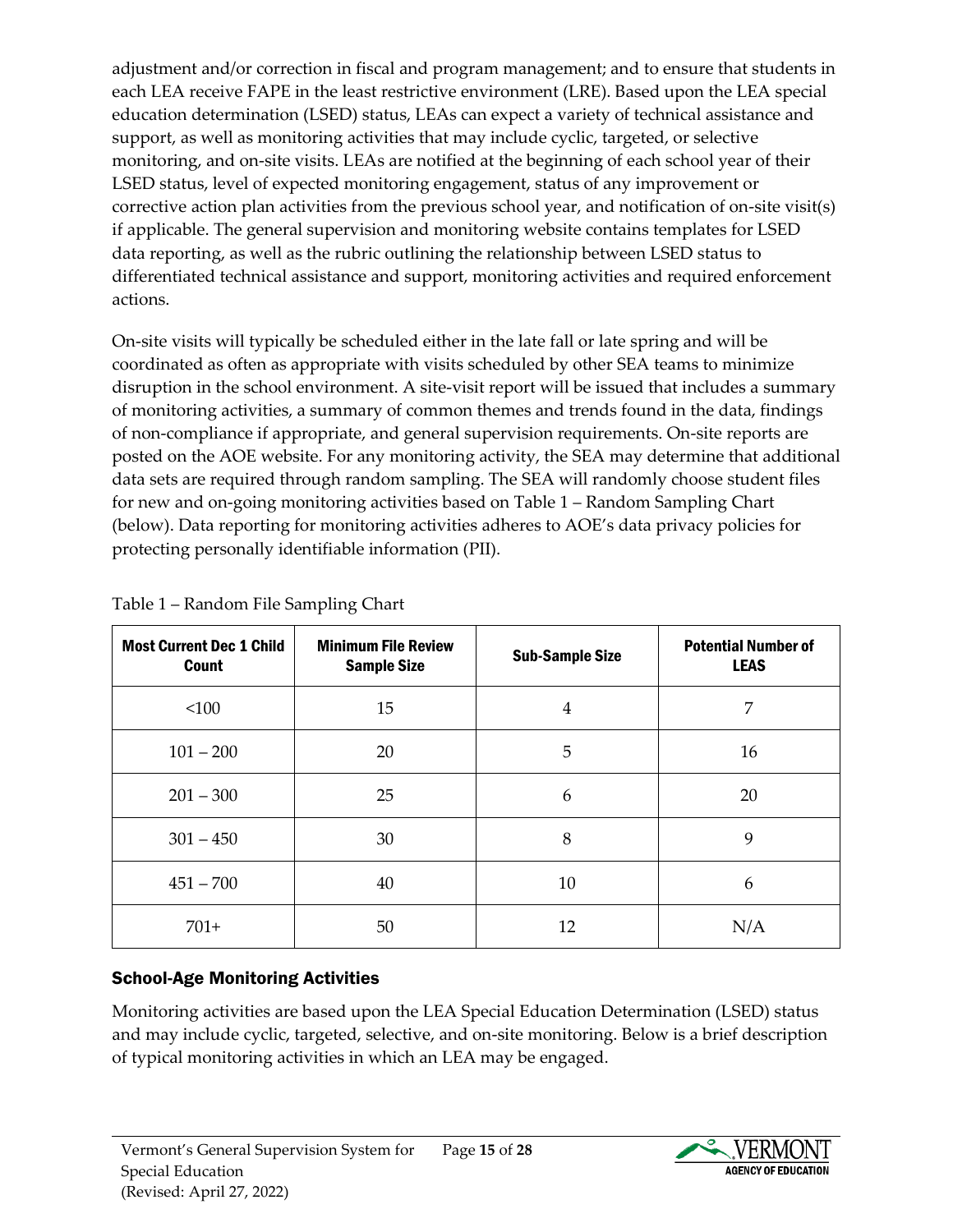#### Cyclic Monitoring

Cyclic monitoring includes reviewing LEA data for state and federal compliance requirements over a three-year cycle. All Vermont LEAs can expect a minimum of cyclic monitoring every three years. LEA cyclic monitoring submissions and AOE reviews are conducted within SharePoint.

Special Education program monitoring activities open annually in late September with LEA submissions due in January and March. AOE reviews are conducted February through May with LEA notifications/close-outs disseminated during the summer months. The year-end results report includes a summary of monitoring activities, findings of non-compliance, and any required corrective actions resulting from cyclic monitoring activities. The list of LEAs in each cohort is publicly posted on the AOE website. Districts in cyclic monitoring are required to complete the activities described in Table 2 – Cyclic Monitoring.

Submission Requirements. Table 2 - Cyclic Monitoring Submission Requirements

| January 15th Submission                                                                                     | <b>March 15th Submission</b>                                                                                                                                                                                                          |
|-------------------------------------------------------------------------------------------------------------|---------------------------------------------------------------------------------------------------------------------------------------------------------------------------------------------------------------------------------------|
| <b>Annual Date Reviews</b>                                                                                  | <b>Indicator 11 Data Collection Form</b>                                                                                                                                                                                              |
| • IEPs reviewed annually (defined as<br>365 days)                                                           | • Meeting Notices verifying 60-day timeline has been<br>met                                                                                                                                                                           |
| • Triennial Evaluations completed<br>every 3 years (defined as 1095 days)<br>• Adverse Effect Documentation | • Form 4 required for any delay in meeting 60-day<br>timeline Submissions includes ALL initial<br>evaluations completed July 1st - March 1st of the<br>current school year.                                                           |
| <b>IEP Discipline Policy Review</b>                                                                         | <b>Post-Secondary Transition Plans</b>                                                                                                                                                                                                |
| • Districtwide Discipline Policies                                                                          | • Data collection sheet for Ind 13                                                                                                                                                                                                    |
| • Manifestation Determination Policies                                                                      | • Post-secondary Transition Plans For currently<br>enrolled students, submit ten (10) post-secondary<br>transition plans developed between July 1st - March<br>1st of the current school year. Summary of<br>Performance (SOPs) docs. |
|                                                                                                             | For students who graduated during the previous<br>school year, submit five (5) completed SOPs.                                                                                                                                        |
| <b>Special Ed Policies and Procedures</b><br>• Special Educator Handbook<br>• Paraprofessional Handbook     | All cyclic monitoring submissions and reviews are<br>conducted within the AOE's Grants Management<br>System.                                                                                                                          |
| • Evaluation Procedures                                                                                     |                                                                                                                                                                                                                                       |
| • Special Education Policies                                                                                |                                                                                                                                                                                                                                       |

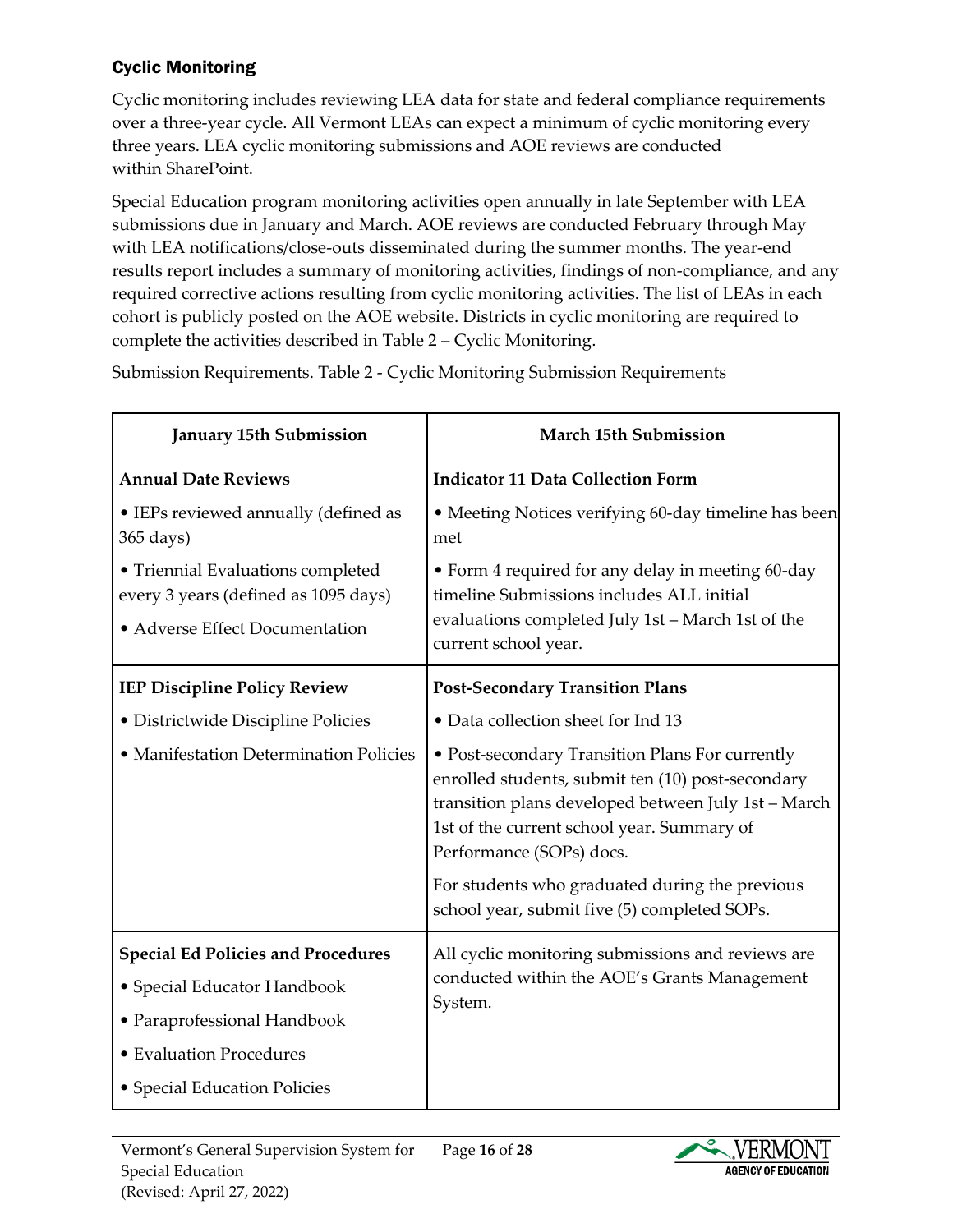Early Childhood Special Education is monitored within the 3-21 Special Education monitoring system as well as the Universal PreK Accountability and Continuous Improvement System (ACIS). The UPK ACIS Monitoring System intentionally aligns with General Supervision Monitoring procedures. The ACIS is aligned with 3-21 Special Education monitoring containing the categories of Meets Requirements, Needs Assistance, Needs Intervention, and Needs Substantial Intervention.

Three indicators are specific to ECSE. They include Indicator 6: Least Restrictive Environment, Indicator 7: Early Child Outcomes, and Indicator 12: Part C to Part B Transition. Indicator 8: Family Involvement includes children in ECSE, spanning ages 3 through 21.

Indicator 12 is a compliance indicator and sampling is used in the collection of data from LEAs. Indicators 6 and 7 are performance indicators and data is reported by LEAs through the annual Child Count collections.

The SEA administers the dispute resolution program through a combination of contracts and employees who track and monitor all request for mediation, due process and written state complaints. The SEA provides contracted mediators and due process hearing officers and uses internal staff to investigate written state complaints. All cases are tracked through the legal division of the SEA. The SEA provides professional development opportunities for mediators and due process hearing officers as well as internal staffing who oversee the program.

Timely and accurate data collection measures within DMAD– Child Count and other data collections include a verification sign off completed with a set timeframe. DMAD works with special education monitoring to track and verify timely IEP meetings and reevaluations by collecting dates through Child Count and calculating the time between. DMAD leads a biweekly data check in meeting that brings together staff in charge of program (SPP/APR/Monitoring/TA Providers), finance, legal, assessment, and early childhood special education; the focus of these frequent meetings is ensure timely progress, collaborative efforts, and accurate data utilization to inform the work necessary for IDEA implementation.

#### Determination on which LEAs to Monitor

Districts are monitored every three years, regardless of their level of compliance in the program areas of special education monitoring and oversight.

When issues regarding an LEA's implementation of IDEA rise to the SEA's attention, selective monitoring may be required. Selective monitoring may occur when patterns and trends are identified in one or more data sources, which may include, but are not limited to:

- findings from cyclic monitoring activities,
- stakeholder concerns, parent and family call logs,
- dispute resolution requests
- email correspondence,
- critical and/or special investigative audits,
- findings related to special education.

The LEA subject to selective monitoring will remain in its cyclic monitoring cohort and may be engaged in monitoring activities for multiple years.

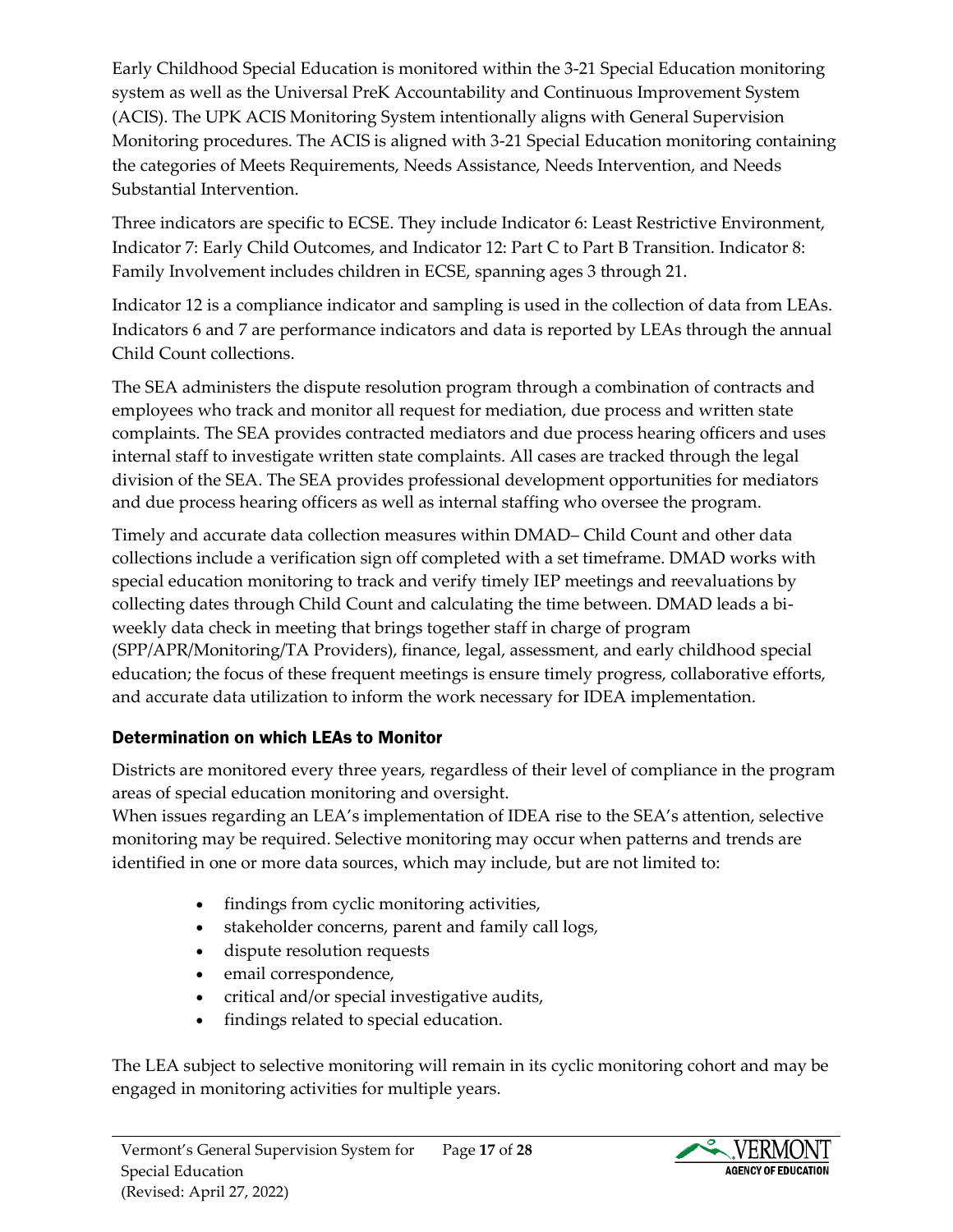From the fiscal side of GSS operations, there are two options which may lead to selection of district monitoring:

#### **Option 1 - Summary**

To determine which LEAs to be monitored Vermont uses a matrix containing the following criteria;

- years since last AOE monitoring visit
- subrecipient's # of audit findings in prior fiscal year's single audits
- subrecipient's dollar amount of federal grants
- changes in key leadership personnel
- no single audit

#### **Option 2 - Detailed**

Vermont uses the following matrix to determine which LEAs are selected for monitoring.

| VT AOE Fiscal Monitoring<br><b>Selection Process</b>                             | $Max = 26$ Points |                                                                                 |          |
|----------------------------------------------------------------------------------|-------------------|---------------------------------------------------------------------------------|----------|
|                                                                                  |                   |                                                                                 |          |
| A) Years since last AOE<br>Monitoring visit                                      | $Max = 10 points$ | 1 year since last visit                                                         | 2 points |
|                                                                                  |                   | 2 years since last visit                                                        | 4 points |
|                                                                                  |                   | 3 years since last visit                                                        | 6 points |
|                                                                                  |                   | 4 years since last visit                                                        | 8 points |
|                                                                                  |                   | 5 or more years since last visit 10 points<br>or never monitored (new<br>SU/SD) |          |
|                                                                                  |                   |                                                                                 |          |
| B) Subrecipient's # of audit<br>findings in prior fiscal year's<br>single audits | $Max = 5$ points  | 1 finding                                                                       | 1 point  |
|                                                                                  |                   | 2 findings                                                                      | 2 points |
|                                                                                  |                   | 3 findings                                                                      | 3 points |
|                                                                                  |                   | 4 findings                                                                      | 4 points |
|                                                                                  |                   | 5 or more findings                                                              | 5 points |
| C) Subrecipient's dollar amount of $Max = 6$ points<br>federal grants            |                   | \$0 - \$500,000                                                                 | 1 point  |
|                                                                                  |                   | \$501,000 - \$1,000,000                                                         | 2 points |
|                                                                                  |                   | \$1,000,001 - \$2,000,000                                                       | 3 points |
|                                                                                  |                   | \$2,000,000 - \$3,000,000                                                       | 4 points |
|                                                                                  |                   | \$3,000,000 - \$4,000,000                                                       | 5 points |
|                                                                                  |                   | $>$ \$4,000,000                                                                 | 6 points |
| D) Changes in key leadership<br>personnel                                        | $Max = 2 points$  | New Superintendent                                                              | 1 point  |
|                                                                                  |                   | New Business Manager                                                            | 1 point  |
| E) No Single Audit                                                               | $Max = 3 point$   | No Single Audit                                                                 | 3 points |

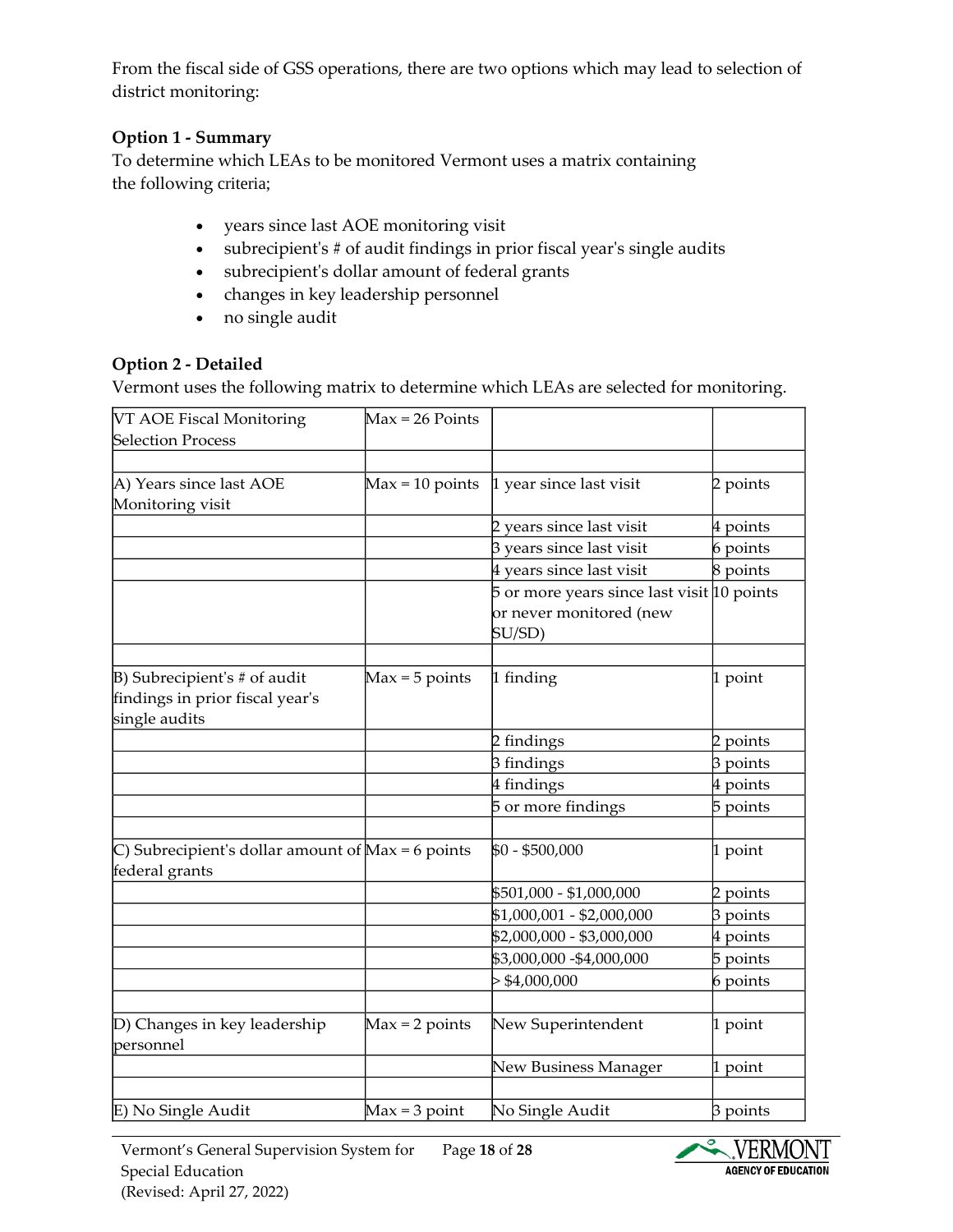#### Circumstances for Issuing a Finding

Across programs and Division, special education, finance, and dispute resolution issues a written finding when evidence, collected from the district during monitoring and/or on-site reviews, indicates that federal or state statutes were violated either individually or systemically. In some cases, with the exception of Dispute Resolution, individual instances involving the same legal requirement may be grouped as one finding in an LEA, while in others it is more appropriate to make a finding for individual instances on noncompliance separately. Depending on the monitoring activity and the requirement under investigation, a finding can be identified through multiple components either as one finding or as multiple findings. Typically, findings of noncompliance are made as soon as they are identified; however, regarding work specific to compliance indicators and noncompliance uncovered through technical assistance, the LEA may have the opportunity to correct prior to written notification as corrected findings.

A state's general supervision procedures may allow programs to correct noncompliance prior to the state issuing a written notification of a finding of noncompliance. In such an instance, states must still verify correction of each instance of child-specific noncompliance and review updated program data demonstrating 100% compliance with each statutory or regulatory requirement with which noncompliance was identified. If we allow the LEA to correct noncompliance prior to a written finding being issues, the AOE still reports the actual rate of compliance that was calculated prior to correction in the APR and when reporting to the public.

## Procedures for Ensuring Timely Correction

According to OSEP Memo 09-02, for purpose of State Determinations, SEAs demonstrate that all instances of non-compliance were identified through:

- review of data collected through a state data system
- monitoring procedures, such as self-assessments
- on-site monitoring visits

The memo also outlines the steps that SEAs take in order to report that previously identified non-compliance was corrected. These actions include:

- requiring an LEA to change policies, procedures, and practices that contributed to or
- resulted in non-compliance
- determining that the LEA is correctly implementing regulatory requirement(s), based
- upon the SEA's review of a data system or subsequent monitoring visit

In addition, SEAs ensure that LEAs corrected each case of non-compliance, unless the child is no longer within the jurisdiction of the LEA (in this case, the SEA can review instead a reasonable sample of previously non-compliant files). If non-compliance is observed, regardless of the level, the SEA notifies the LEA, in writing, of both the non-compliance and of the requirement to correct it as soon as possible, and in no case more later than one year from the written notification by the SEA.

Verification of compliance is conducted on documents uploaded by the district in a secure SharePoint folder (one folder is assigned to each district).

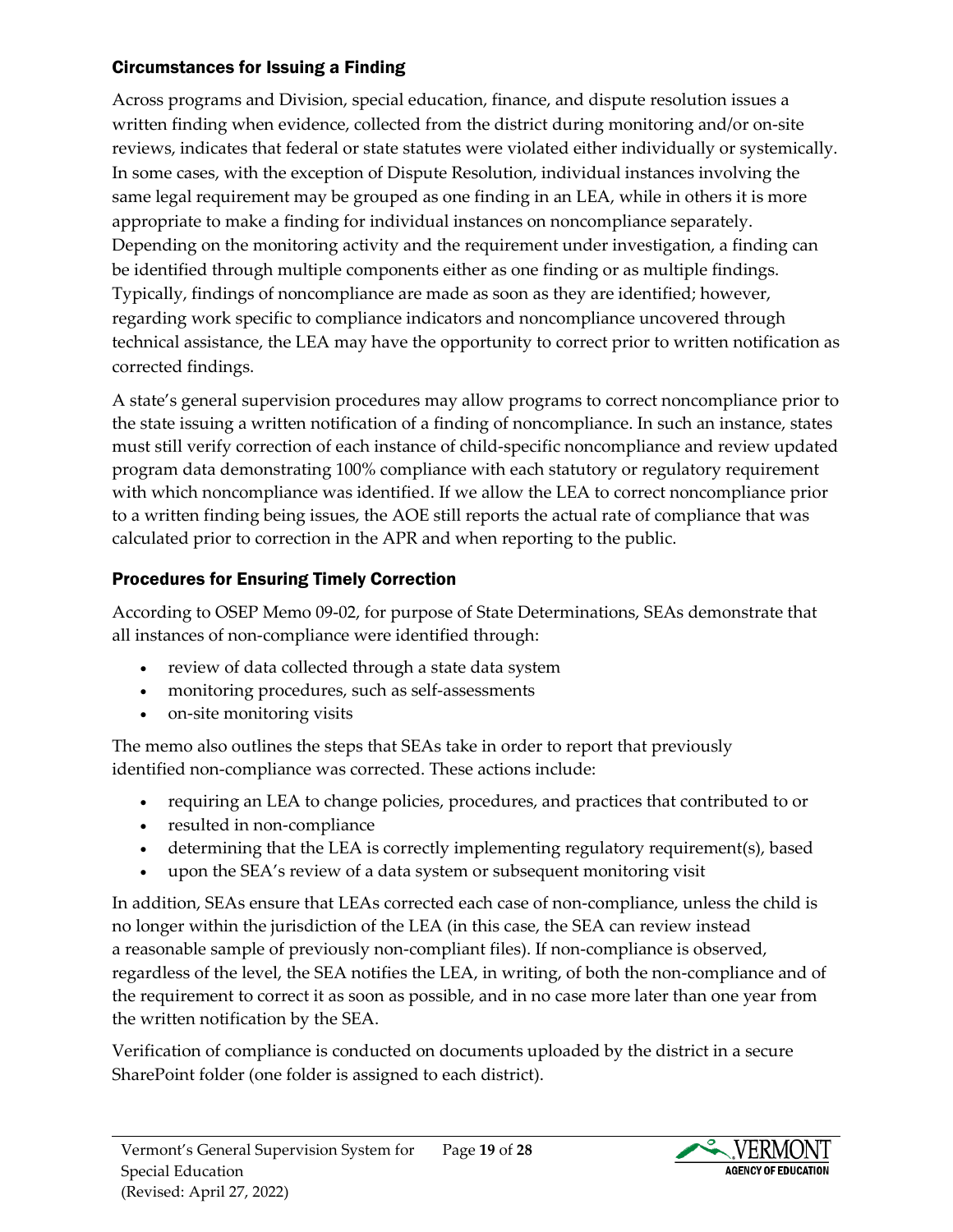When the AOE identifies noncompliance, we notify the LEA in writing of the noncompliance as soon as possible (generally, OSEP expects written findings to be issued less than three months from discovery [OSEP FAQ, Question 7]) after we concludes that LEA is noncompliant.

Written notification includes:

- The citation for the requirement $(s)$  with which the program is noncompliant
- A requirement that the LEA correct the noncompliance as soon as possible, and in no case more than one year after the date of the notification

ECSE verifies the following to determine if correction of noncompliance has occurred as soon as possible but no later than one year from the written notification: Correction of each childspecific instance of noncompliance, unless the child is no longer in the jurisdiction of the or LEA. We may review a sample of the records with noncompliance or each record (see OSEP FAQ, Question 14). For timeline requirements, we verify that the required actions (e.g., evaluation/assessment and initial IEP meeting, Part C to Part B transition- IEP in place by the child's third birthday transition plan, transition notice, transition conference) were completed although late (see OSEP Memo 09-02 – Prong 1). Subsequent data demonstrating the program is correctly implementing the requirement(s) where the program had noncompliance (i.e., 100% compliance) (see OSEP Memo 09-02 – Prong 2). Data may be from subsequent desk reviews, on-site monitoring, or a database.

We maintain written documentation of the verification of correction. The AOE has consistent processes and tools for documenting the verification of correction of noncompliance. For SPP/APR indicators, we report on the verification of correction of noncompliance with SPP/ APR indicators to OSEP. We notify each LEA that correction of noncompliance has been verified. Verification of the correction of noncompliance must occur no later than one year from the date of the written notification of findings of noncompliance. A state may issue the notice of correction beyond the one-year timeline.

Verification for K-12 programming compliance is conducted on documents uploaded by the district in a secure SharePoint folder (one folder is assigned to each district).

The legal division has dedicated staff to track and monitor any corrective action ordered through due process decisions, including facilitated IEPs (if ordered) and through follow-up with LEAs if required through written state complaint decisions. Any orders to an LEA requiring corrective action are tracked with a finite timeline, usually 30, 60 or 90 days depending on the specifics of the order (i.e., reconvening the evaluation team, IEP team or providing technical assistance or requiring professional development for LEA staff.

# Process for Verifying 100% Compliance

The Program 3-21 Special Education monitoring approach verifies the following to determine if correction of noncompliance has occurred as soon as possible but no later than one year from the written notification: Correction of each child-specific instance of noncompliance, unless the child is no longer in the jurisdiction of the or LEA. We may review a sample of the records with noncompliance or each record (see OSEP FAQ, Question 14). For timeline requirements, we verify that the required actions (e.g., evaluation/assessment and initial IEP meeting, transition plan, transition notice, transition conference) were completed although late (see OSEP Memo

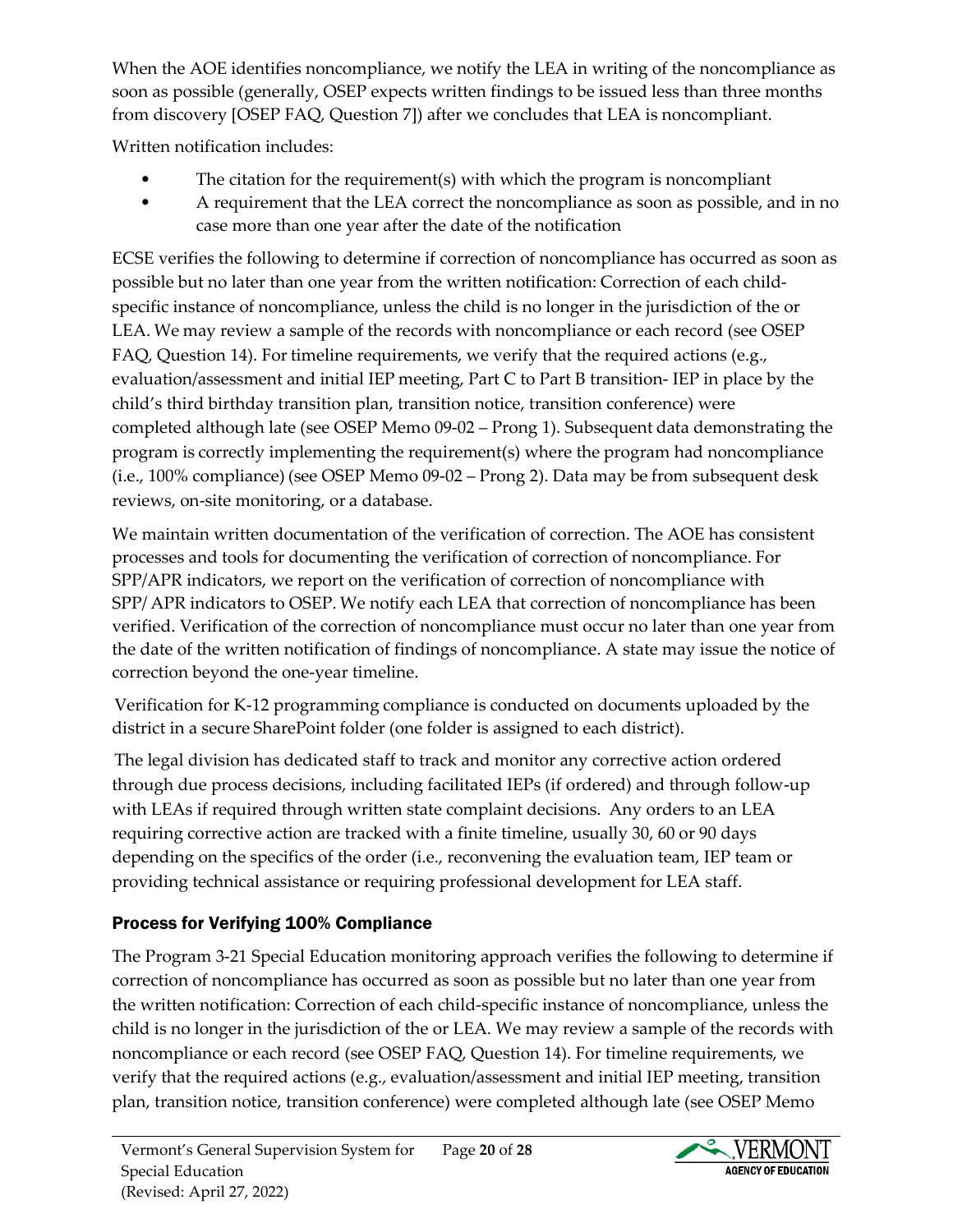09-02 – Prong 1). Subsequent data demonstrating the program is correctly implementing the requirement(s) where the program had noncompliance (i.e., 100% compliance) (see OSEP Memo 09-02 – Prong 2). Data may be from subsequent desk reviews, on-site monitoring, or a database.

The AOE maintains written documentation of the verification of correction. The AOE has consistent processes and tools for documenting the verification of correction of noncompliance. For SPP/APR indicators, we report on the verification of correction of noncompliance with SPP/APR indicators to OSEP. The AOE notifies each LEA that correction of noncompliance has been verified. Verification of the correction of noncompliance must occur no later than one year from the date of the written notification of findings of noncompliance. A state may issue the notice of correction beyond the one-year timeline.

Verification for K-12 programming compliance is conducted on documents uploaded by the district in a secure SharePoint folder (one folder is assigned to each district).

Any orders to an LEA requiring corrective action are tracked with a finite timeline, usually 30, 60 or 90 days depending on the specifics of the order (i.e., reconvening the evaluation team, IEP team or providing technical assistance or requiring professional development for LEA staff.

## Enforcing Correction of Noncompliance

As needed, the AOE may impose additional corrective actions, sanctions, or enforcement actions on an LEA that did not correct noncompliance in a timely manner (within one year from identification). The AOE must continue to collect and review updated data to verify subsequent correction (ensuring that child-specific instances of noncompliance have been corrected and that the program is correctly implementing the requirement[s]). If an LEA is not yet correctly implementing the statutory/ regulatory requirement(s), the state should identify the cause(s) of continuing noncompliance and take action to ensure correction, including, as appropriate, enforcement actions. Enforcement actions include but are not limited to, mandatory technical assistance, increased reporting requirements, and requiring use of funds for specific actions. The state does not need to issue another finding but may continue to work with the LEA to correct and verify correction of the noncompliance. The AOE is expected to maintain written documentation of subsequent correction, including the date the correction of noncompliance was verified.

Program has clear sanctions for egregious and/or ongoing long-standing noncompliance or for districts that do not improve their needs intervention and needs substantial intervention status, which may include:

- o Delaying payments or withholding partial payments
- o Making payments on a reimbursement basis only
- o Placing additional reporting requirements on the award, provided the grant agreement provides for this remedy
- o Disallowing costs and/or offsetting or requesting repayment if funds had been advanced
- o Conducting or arranging for an independent audit
- o Cancellation of the award
- o Classifying the grantee as "high-risk" and withholding future awards

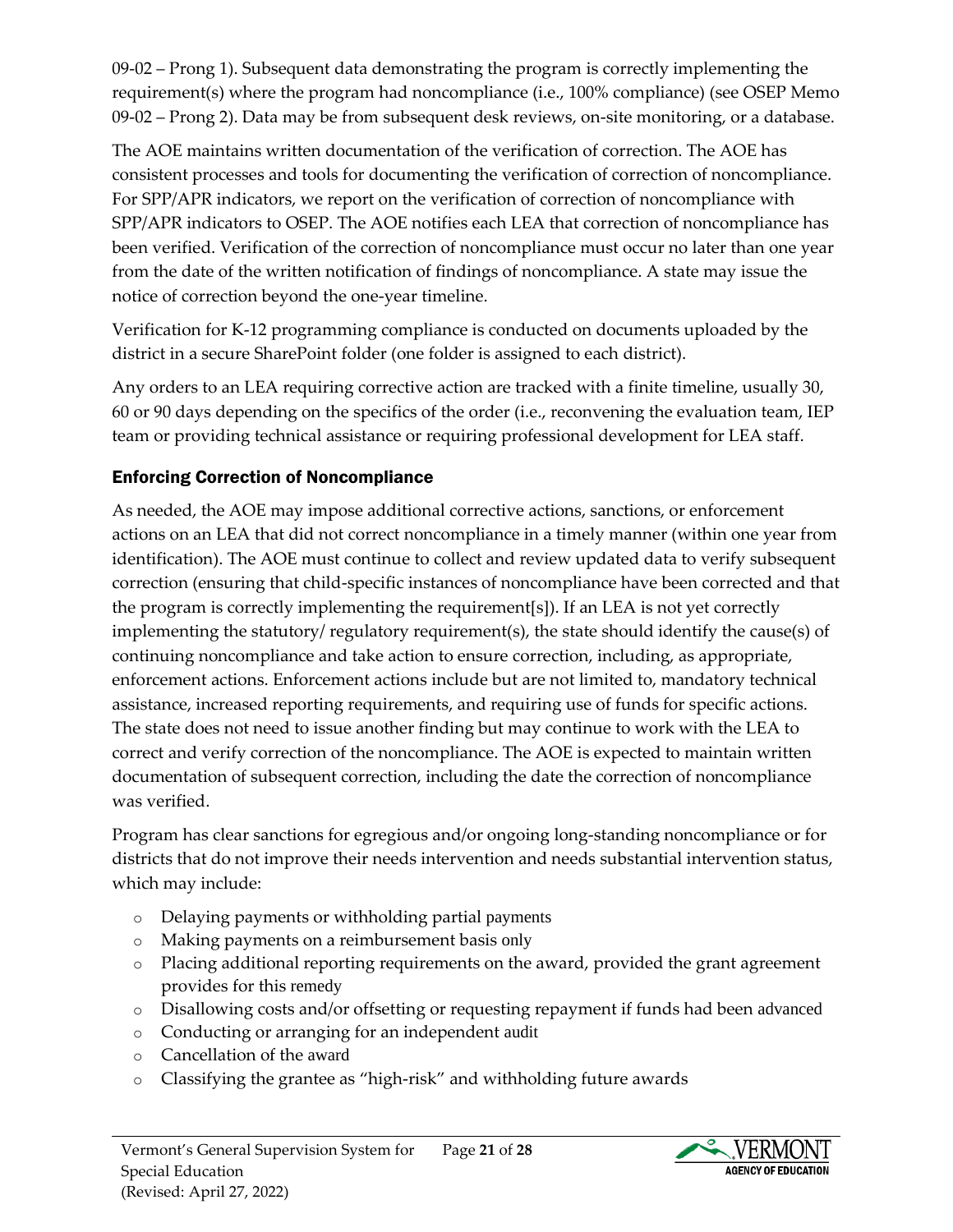#### Fiscal Deadline Extensions

Subrecipients may request an extension of a deadline. Requests for extensions will be considered and granted on a case-by-case basis and can be granted by the fiscal monitoring lead for the visit or the Fiscal and Regulatory Compliance Coordinator.

#### Fiscal Enforcement - Level #1

When a subrecipient fails to appropriately carry out its corrective actions plan within its stated timeframe or when the Agency becomes aware of a fiscal compliance issue that must be addressed immediately, the fiscal monitoring coordinator will clarify with the subrecipients the following:

- What findings/issues have not been adequately addressed and what corrective actions the subrecipient must implement to come into compliance
- In what timeframe the corrective actions will be carried out and how the subrecipient will evidence that they have been successfully completed
- What the consequence will be if the subrecipient does not come into compliance.

If the subrecipient still does not institute the corrective actions within the agreed upon timeframe, the Agency will temporarily withhold disbursements of some or all federal and state grant funds. The Agency will notify the subrecipient of this action and reiterate the conditions that must be fulfilled for funds to be released. When these conditions have been met, withheld grant funds will be released.

Whenever grant funds are suspended temporarily, the subrecipient will be notified that it can appeal this action to the Chief Financial Officer of the Vermont Agency of Education. If the subrecipient chooses to appeal the temporary suspension of grant funds, the Chief Financial Officer will hear the appeal within 30 days and consider whether:

- the subrecipients is in fact out of compliance with federal or state requirements
- the non-compliance is of a serious enough nature to justify the suspension of grant disbursements.

The decision of the Chief Financial Officer will be communicated to the subrecipient in writing within 10 business days of the hearing and cannot be appealed.

#### Fiscal Enforcement Level #2

When Level #1 enforcement actions fail to achieve on-going compliance or when a subrecipients demonstrates an inability or unwillingness to address a serious issue/s of non- compliance with grant requirements, the Chief Financial Officer, after consultation with the fiscal and regulatory compliance team, may designate the subrecipients as "high–risk." A subrecipients may be designated a high-risk when it:

- has a history of unsatisfactory performance, or
- is not financially stable, or
- has a management system which does not meet federal and state standards, or

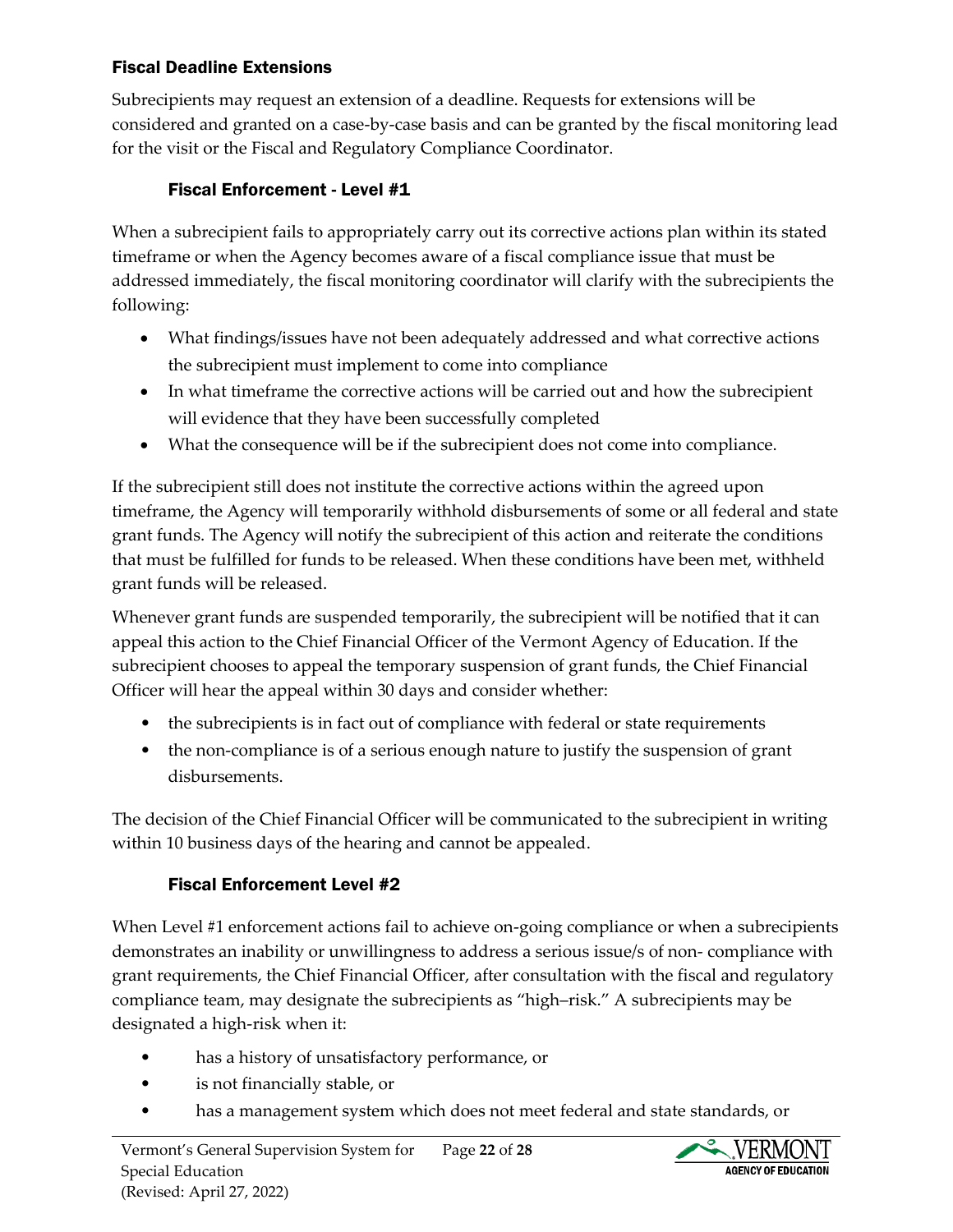has not conformed to terms and conditions of previous awards

When a subrecipients is designated as high-risk, the Agency will impose one or more of the following conditions on specific or all grant awards:

- payment on reimbursement with review basis
- requiring additional, more detailed reports
- additional project monitoring
- any additional sanctions as the CFO deems appropriate

A subrecipient will be notified prior to the beginning of a fiscal year of this designation.

The Agency of Education conducts fiscal monitoring of state and federal grants. Whenever possible, monitoring responsibilities will be bundled to result in as few monitoring systems as possible. Persons assigned monitoring/auditing responsibilities will communicate with each other to ensure that monitoring visits do not overburden subrecipients and that consistent information is provided to subrecipients.

To ensure that monitoring systems comply with federal/state requirements and to promote consistency and greater understanding by subrecipients, the fiscal monitoring process will incorporate the following characteristics:

- A monitoring protocol that identifies the purpose of the monitoring system, who will be monitored (the monitoring universe), how they will be monitored (e.g. on-site, desk review), and when they will be monitored (the annual selection process, etc.).
- Written reports will be issued after monitoring visits and that identify findings of non-compliance that must be addressed, associated disallowed costs and guidance as applicable.
- Corrective action plans that are developed by subrecipients that adequately address the findings and that state what action will be taken, by whom, and by when
- Follow-up procedures that determine when corrective actions have brought subrecipients into compliance with federal/state requirements.
- Technical Assistance that provides the information and support needed by subrecipients to be aware of requirements and compliance options.

The enforcement options for dispute resolution include referring a non-compliant LEA after follow-up and corrective action to the SEA monitoring team for targeted monitoring if appropriate in a particular case.

# Ensuring Data Systems Collect and Report Valid and Reliable Data in a Timely Manner

Submissions through SharePoint are automatically time- and date-stamped for data submissions obtained through K-12 cyclic and selective monitoring. Before using data for decision-making, the AOE verifies or requires LEAs to verify data are valid and reliable, especially when using self-assessments or our internal monitoring database. For a selfassessment, we may request that LEAs submit supporting information from a sample of child records. For a state database we provide LEAs with an opportunity to review and verify the

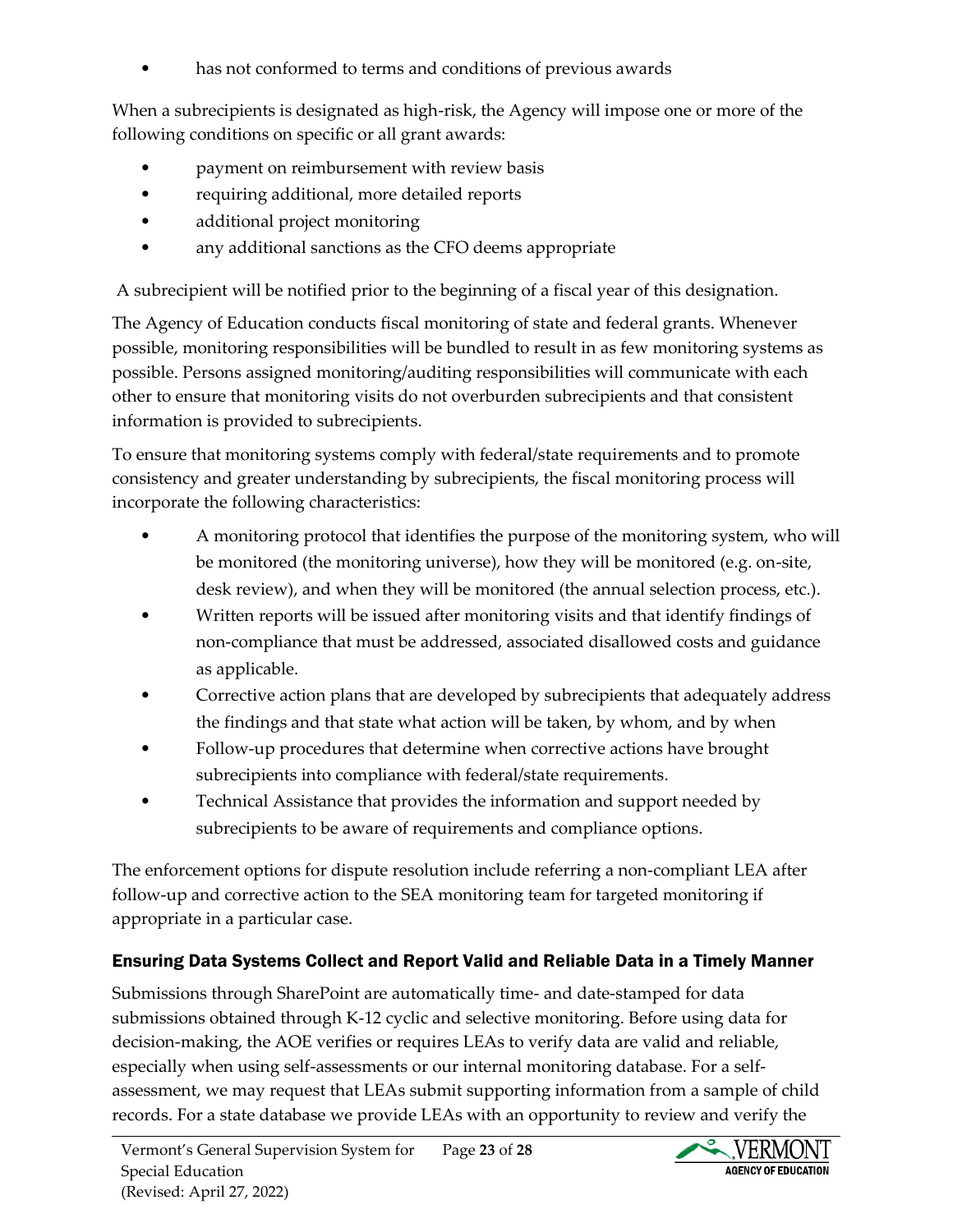accuracy of the data or to add missing data. Each of the respective deadlines for LEAs to submit data to the Agency of Education are supported with frequent, detailed communications ensuring LEA awareness of approaching deadlines, and then followed by scheduled reminders to those LEAs who have not completed submission of required data/documentation.

January and March monitoring submissions for LEAs in cyclic or selective monitoring include an attestation form, requiring the LEA's Director of Special Education to confirm that they have reviewed all data/documents uploaded in SharePoint and attest to their completeness and accuracy.

Reporting of data by the monitoring system occurs in a few different ways: cyclic/selective/targeted monitoring, LEA special education determination (LSED), and the state performance plan / annual performance report (SPP/APR). These processes and reports follow an established yearly timeline of data collection and report distribution to applicable parties

The legal division includes a manual reporting system with dedicated staffing and crosstraining of employees who compile data. Quality checks are completed by the SEA data team. The SEA has developed a new tracking system for dispute resolution using Salesforce which will come online in 2022.

In DMAD, there is a data collection system for data reported to the federal government to meet IDEA requirements. There are 136 built in business rules in the Child Count collection that ensure data quality. There are nine post-collection data quality review elements. DMAD staffed are experts in ensuring the credibility of data collection systems and eliciting data necessary for making reliable and valid decisions across programs, finance, dispute resolution, early childhood, as well as ensuring verifiable quantitative data for reporting and for the public. DMAD provides detailed instruction and training as needed or as required to help LEAs report their data in a timely, accurate manner to the AOE. DMAD works with national TA providers sponsored by OSEP to work with LEAs to quantify data from policies, procedures, and practices into an appropriate reporting format.

#### Making Determination

The U.S. Department of Education Office of Special Education Programs (OSEP) requires states to make annual determinations on the performance of each Local Education Agency (LEA) in implementing the requirements and purposes of IDEA, with regard to the provision of special education and related services. Determinations are a way of designating the status of LEAs into one of four categories as outlined in federal regulations. These categories are:

- Meets Requirements
- Needs Assistance
- Needs Intervention
- Needs Substantial Intervention

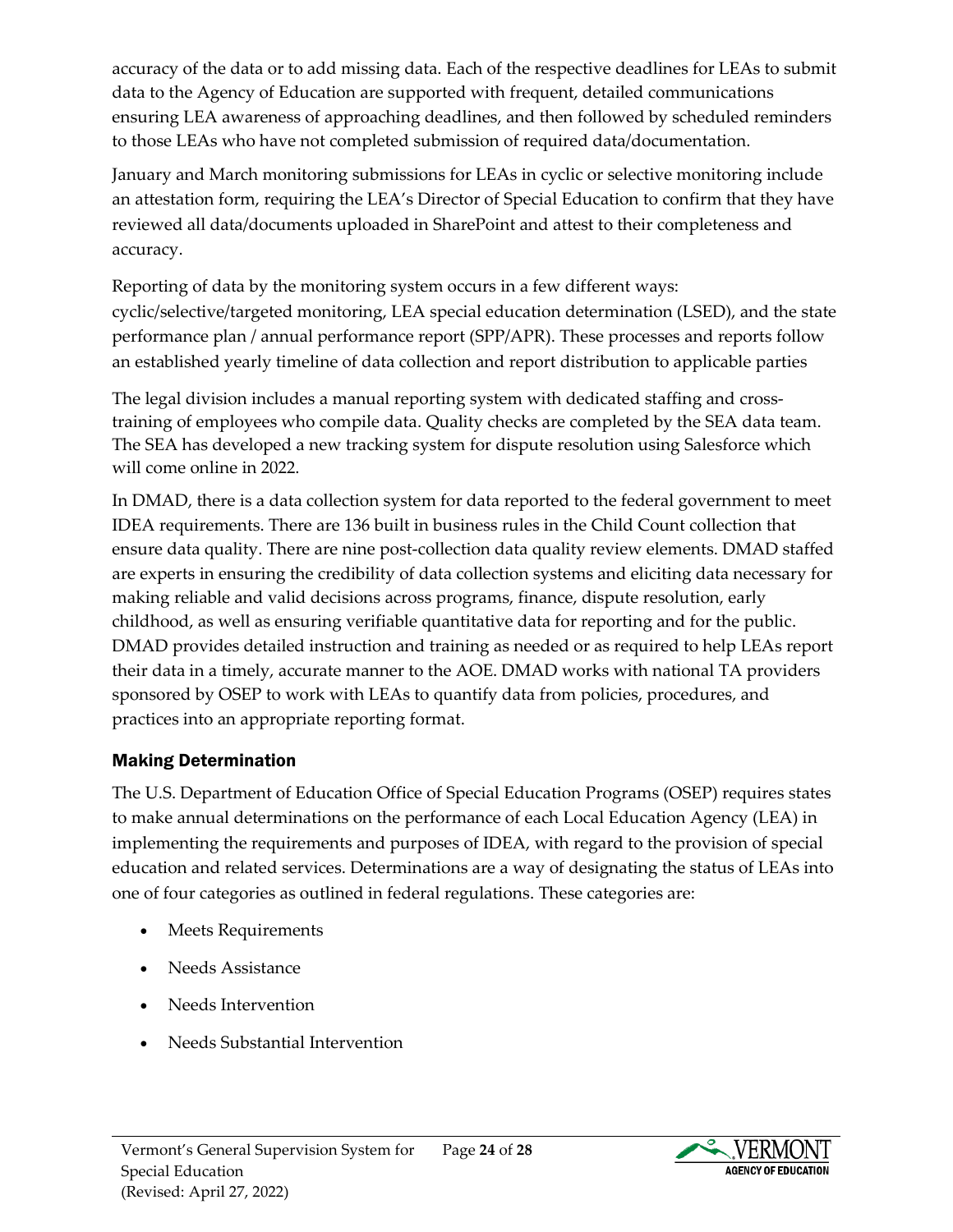Determination levels for LEAs are based on total points awarded, with details regarding how points are determined found in the [LEA Special Education Determination \(LSED\) Rubric,](https://education.vermont.gov/documents/edu-lea-special-education-determination-lsed-rubric) and [LEA Special Education Determination \(LSED\) Template.](https://education.vermont.gov/documents/edu-lea-special-education-determination-lsed-template)

## Timeline for Making Determinations and Notifying LEAs of the Results

Determinations are shared with LEAs approximately one month after the latest date that monitoring receives all applicable data. For example, for federal fiscal year 2021, which measures the 2021-2022 school year, all data is available to monitoring no later than the end of June of 2023. The subsequent report and findings are then sent to the LEA by the end of July 2023.

The SEA undertakes enforcement actions does to address each determination level. 34 CFR [§300.604](https://www.ecfr.gov/cgi-bin/retrieveECFR?gp=&SID=25d6eb4e645011f9cde905bd8644bc0f&mc=true&n=sp34.2.300.f&r=SUBPART&ty=HTML#se34.2.300_1604) outlines enforcement actions related to the identified categories and the Agency of Education will use these enforcement activities when developing differentiated monitoring and supports for LEAs based upon their determination category. IDEA identifies specific technical assistance or enforcement actions that must occur under specific circumstances when LEAs are not determined to "meet requirements". If the LEA "needs assistance" for two consecutive years, the State must take one or more enforcement actions, including, among others, requiring the LEA to access technical assistance, designating the LEA as a high-risk grantee, or directing the use of LEA funds to the area(s) where the LEA needs assistance. If the LEA "needs intervention" for three consecutive years, the State must take one or more enforcement actions, including among others, requiring a corrective action plan or compliance agreement, or withholding further payments to the LEA. Any time the LEA "needs substantial intervention" the State must take immediate enforcement action, such as withholding funds or referring the matter to the State's legal team for appropriate enforcement. Additional details regarding LSED status in relationship to differentiated technical assistance and support, including required enforcement actions based on LSED status, [may be found here.](https://education.vermont.gov/documents/edu-lea-special-education-determination-lsed-rubric)

# Significant Disproportionality

Please refer to Vermont's [Policy and Procedures: Significant Disproportionality in Special](https://education.vermont.gov/documents/memo-policy-and-procedures-significant-disproportionality-in-special-education)  [Education.](https://education.vermont.gov/documents/memo-policy-and-procedures-significant-disproportionality-in-special-education) The SEA ensures the LEA publicly reports on any revision of policies, procedures, and practices as part of their improvement activities. LEAs engage in a root causes analysis using the IDC Success Gaps toolkits and are guided through the process to report to the SEA through annual reports and to document any revisions on their website. Further, the SEA offers a model special education procedure document the LEA can adopt, which includes provisions for LEAs on identification, placement, and behavioral consideration in alignment with IDEA requirements.

# General Supervision Strategic Directions 2021-2023 for System Enhancement

# B. Priority Areas Under AOE Special Education General Supervision System

In addition to ensuring an impactful General Supervision System, the AOE Special Education Team focuses on statewide priority efforts towards improving outcomes for children and youth with disabilities. These OSEP-inspired priorities were agreed upon by the AOE Special

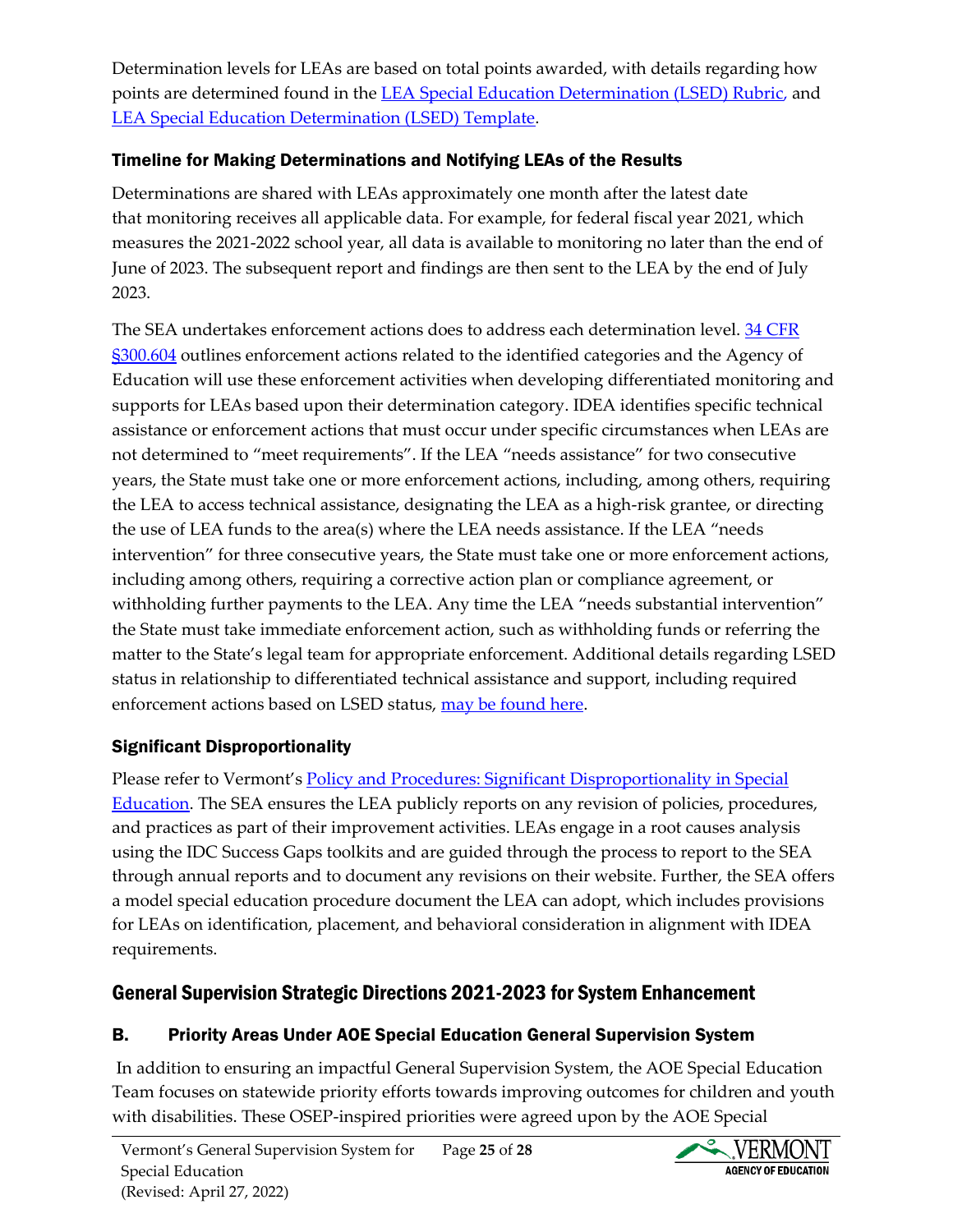Education Team as grounding much of the work for Calendar Years 2021, 2022, and 2023. These priorities will be revisited and revised for years 2024 and beyond.

Primary objectives/focal points for the Special Education Team:

*o Increased graduation rates (Indicator 1, 2)*

*Related Projects: Looking at intersectionality across SPP/APR indicators – each maps onto what students need to graduate; LRE workgroup; promoting strategies for working with students with disabilities to general educators; SSIP coaching; collaboration with teacher training on providing effective instruction; parent input/involvement - making documents user-friendly and promoting parent training as a related service; Indicator 13 trainings and revised forms; individual technical assistance to LEAs with low performance in Indicators 1 and 2*

*o Closing achievement gap (Indicator 3)/Addressing Success Gaps*

*Related Projects: IDC Success Gaps Toolkit use with schools; Drilling Deep into SBAC data with DMAD; Messaging accommodation and modifications for assessment; collaboration with VTmtss; Sharing best practices in learning strategies for students with disabilities*

*o Decreased disproportionality (Indicator 4, 9, 10 and Significant Disproportionality)*

*Related Projects: IDC Success Gaps Toolkit use with schools; Discipline policies checklist; review criteria determined for LEAs found non-compliant or low performing in Indicators; resources on AOE special education team website*

*o Increased capacity and a qualified workforce at state and local levels* 

*Related Projects: State sponsored mentoring program for new special educators, paraprofessional training series; resources for administrators and educators on AOE special education team website; Rule Changes work – research-based guidance/tools/templates; CEEDAR leadership task force; NASDSE/OSEP/CEC training for AOE staff; train the trainer model with national TA providers at SEA and LEA levels*

# C. Typical Calendar of Events for a General Supervision System

# **January**

- Grant Application: Prepare Part B Grant Application for 60-day public review and comment period
- Finalize SPP/APR
- Data Quarterly Meeting
- Monitoring submissions due January 15th (annual date reviews of IEPs, annual date reviews of reevaluations, discipline, special education, and para policies, adverse effect
- MOE Compliance/Supplant calculation
- State Grant Fiscal Monitoring Notification Letters

# **February**

- SPP/APR Due
- SPP/APR: Post access to SPP/APR data to state website for public review
- SSIP Due

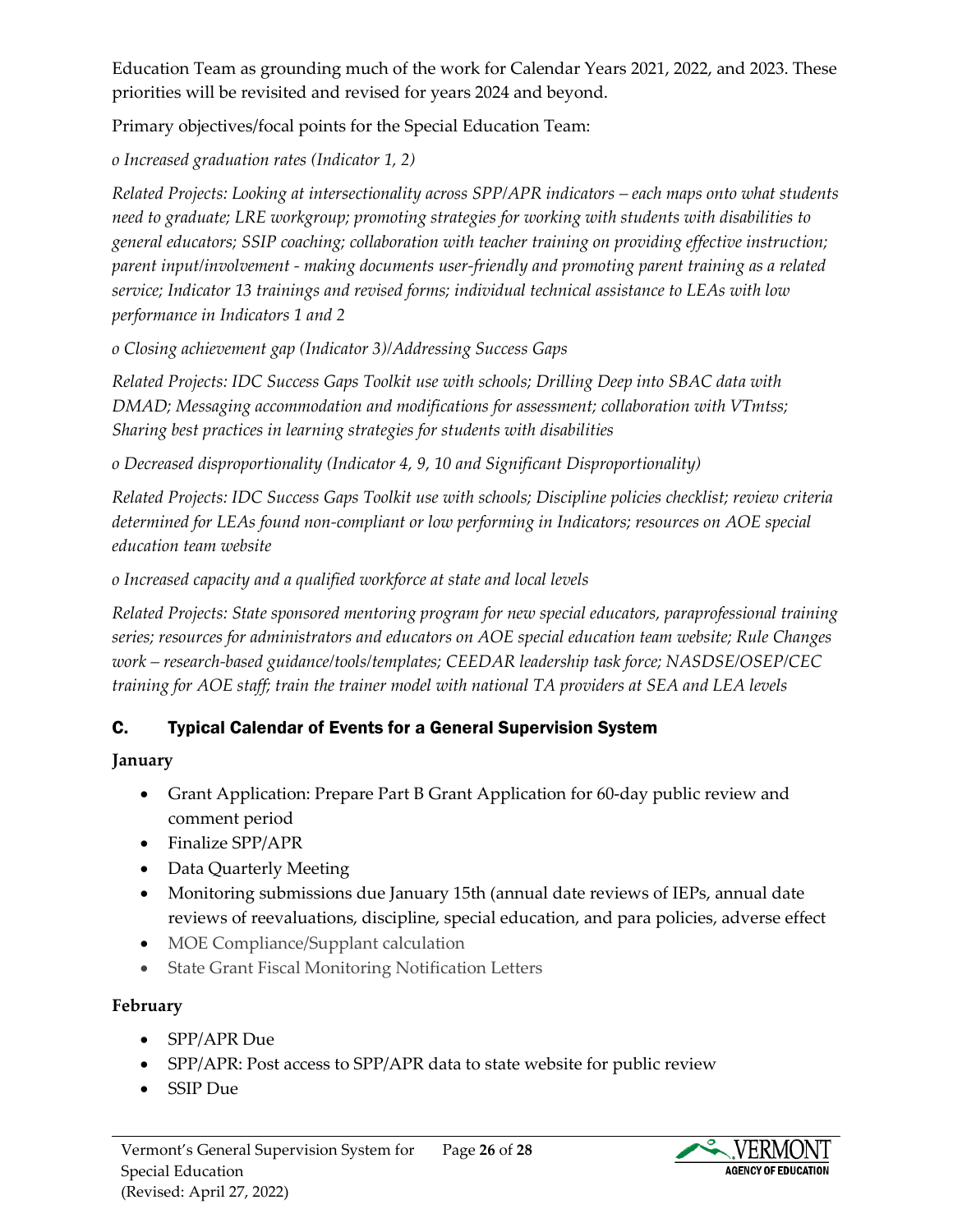#### **March**

- Report program performance to public with 120 days of submitting SPP/APR
- Child Count Final Verification Report
- Monitoring submission due March 15th (Indicators 11 and 13)
- Special Education Expense Report (SEER) submission (cumulative July-February)

## **April**

- Post access SSIP data to state public reporting website
- SPP/APR Clarification Due
- Districts identified with Significant Disproportionality
- Data Quarterly meeting
- IDEA Supplement LEA Plan Form Excess Cost Test
- April 15 40% SEER Q2 Payment
- April 15 3203 Extraordinary Reimbursement Payment
- IDEA B Subgrant Amendment deadline

## **May**

- IDEA Part B SEA Grant Due
- Significant Disproportionality Identification Letters
- Analyze data from SY SPP/APR Improvement Activities
- IDEA B Subgrant Application opens in GMS
- IDEA B Local Education Agency Plan/Assurances distributed
- Final IDEA-B (611 and 619) Allocations for GMS

# **June**

- State Advisory Panel Annual Report Due
- Local APR posted on website
- Plan SPP/APR Improvement Activities
- Close out Monitoring Letters Due
- Data Quarterly meeting
- OSEP SEA Determinations: any corrective actions last week of June
- MOE IDEA Eligibility Calculation

# **July**

- IDEA Part B LEA Grant Due
- LEA Local Determinations Due, issues of non-compliance and on-site visit selection
- OSEP SEA Determinations: any corrective actions
- Analyze data from SY SPP/APR Improvement Activities
- Plan SPP/APR Improvement Activities
- Child Count Exiting Collection
- MOE IDEA Eligibility Calculation \*continued\*